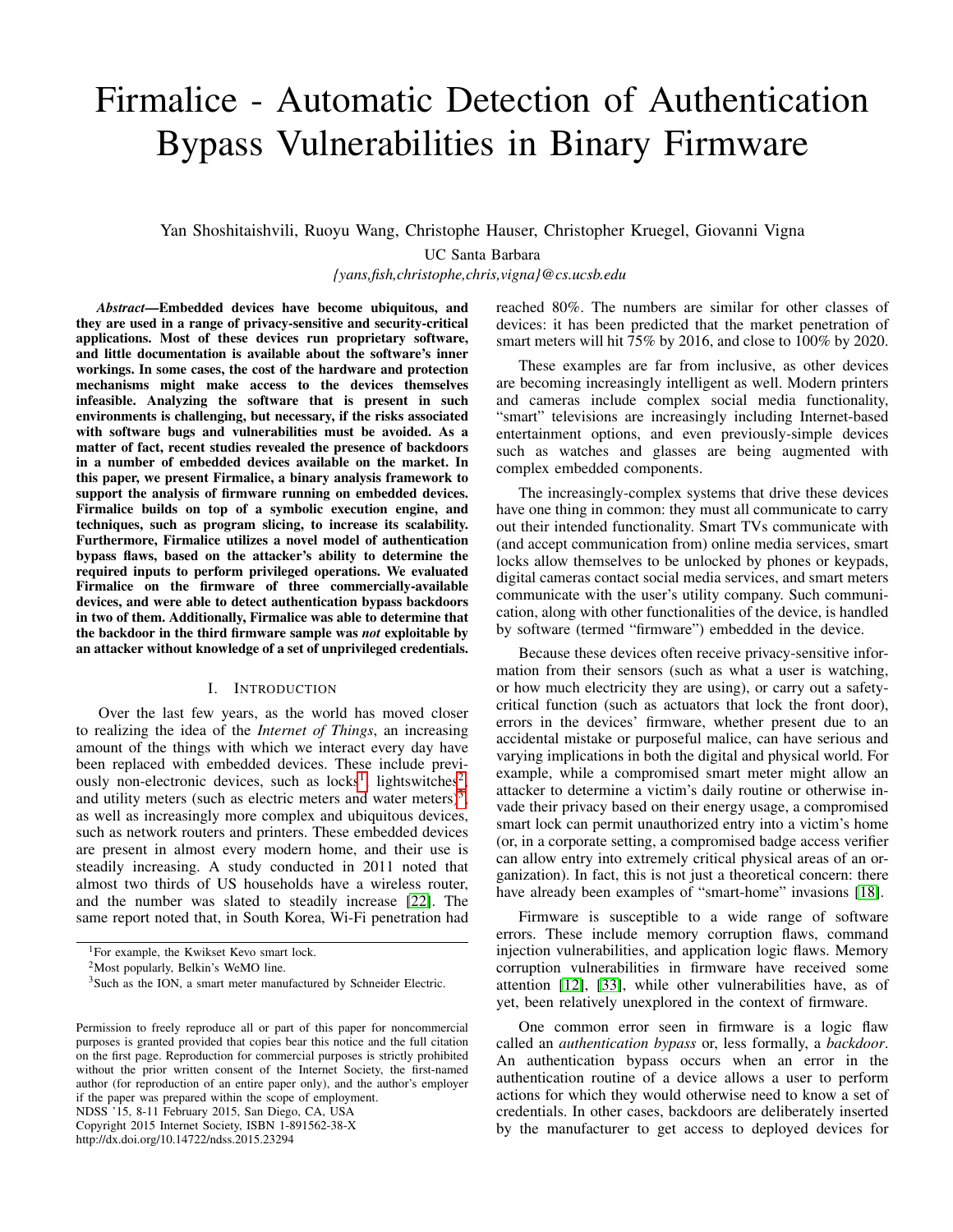maintenance and upgrade. As an example, an authentication bypass vulnerability on a smart meter can allow an attacker to view and, depending on the functionality of the smart meter, modify the recorded energy usage of a victim without having to know the proper username and password, which, is generally kept secret by the utility company. Similarly, in the case of a smart lock, an authentication bypass could allow an attacker to unlock a victim's front door without knowing their passcode.

Authentication bypass vulnerabilities are not just a theoretical problem: recently publicized vulnerabilities in embedded devices describe authentication bypass flaws present in several devices' firmware [15], [16], and a recent study has suggested that up to 80% of consumer wireless routers are vulnerable to *known* vulnerabilities [31]. In fact, an authentication bypass in Linksys routers was used by attackers to create a botnet out of 300,000 routers in February 2014 [6].

Detecting authentication bypasses in firmware is challenging for several reasons. To begin with, the devices in question are usually proprietary, and, therefore, the source code of the firmware is not available. While this is a problem common to analyzing binary software in general, firmware takes it one step further: firmware often takes the form of a single binary image that runs directly on the hardware of the device, without an underlying operating system<sup>4</sup>. Because of this, OS and library abstractions do not exist in some cases, and are non-standard or undocumented in others, and it is frequently unknown how to properly initialize the runtime environment of the firmware sample (or, even, at what offset to load the binary and at what address to begin execution). We term such firmware as "binary blob" firmware. These blobs can be very large and, therefore, any analysis tool must be able to handle such complex firmware. Additionally, embedded devices frequently require their firmware to be cryptographically signed by the manufacturer, making modification of the firmware on the device for analysis purposes infeasible.

These challenges make existing approaches infeasible for identifying logic flaws in firmware. Systems that are based on the instrumentation and execution monitoring of firmware on a real device [26], [33] would not be able to operate in this space, because they require access to and modification of the device in order to run custom software. In turn, this is made difficult by the closed nature (including the aforementioned cryptographic verification of firmware images) and the hardware disparity (any sort of on-device instrumentation would represent a perdevice development effort) of embedded devices. Additionally, existing firmware analysis systems that take a purely symbolic approach (and, thus, do not require analyses to be run on the device itself) [12] would not be able to scale their analysis to complex firmware samples, like those used by printers and smart meters. Moreover, they require source code, which is typically not available for proprietary firmware. As a result of these challenges, most detections of authentication bypasses in firmware are done manually. This is problematic for two reasons. First, manual analysis is impractical given the raw number of different embedded devices on the market. Second, even when manual analysis is performed, the complexity of firmware code can introduce errors in the analysis.

To address the shortcomings of existing analysis approaches, we developed a system, called *Firmalice*, that automates most of the process of searching firmware binaries for the presence of logic flaws. To the best of our knowledge, Firmalice is the first firmware analysis system working at the binary level, in a scalable manner, and with no requirement to instrument code on the original device.

We applied Firmalice to the detection of authentication bypass flaws, as seen in several recent, high-profile disclosures of firmware backdoors. To allow Firmalice to reason about such flaws, we created a novel model of authentication bypass vulnerabilities, based around the concept of an attacker's ability to determine the input necessary to execute privileged operations of the device. Intuitively, if an attacker can derive the necessary input for driving a firmware to perform a privileged operation simply by analyzing the firmware, the authentication mechanism is either flawed or bypassable. Additionally, this model allows us to reason about complicated backdoors, such as cases when a backdoor password is secretly disclosed to the user by the firmware itself, as we consider such information determinable by an attacker.

Because the definition of a *privileged operation* (*i.e.,* an operation that requires preliminary authencation) varies between devices, Firmalice requires the specification of a security policy for each firmware sample, to locate such operations. Our system receives a firmware sample and the specification of its security policy, and then loads the firmware sample, translates its binary code into an intermediate representation, and performs a static full-program control and data flow analysis, followed by symbolic execution of firmware slices, to detect the presence of any violations of the security policy.

We evaluated our approach against three real-world firmware samples: a network printer, a smart meter, and a CCTV camera. These devices demonstrate Firmalice's ability to analyze diverse hardware platforms, encompassing both ARM and PPC, among other supported architectures. Additionally, these samples represent both bare-metal binary blobs and user-space programs, and their backdoors are triggered in several different ways.

To summarize, we make the following contributions:

- We develop a model to describe, in an architectureindependent and implementation-independent way, authentication bypass vulnerabilities in firmware binaries. This model is considerably more general than existing techniques, and it is focused around the concept of *input determinism*. The model allows us to reason about, and detect, complicated backdoors, including intentionallyinserted authentication, bugs in authentication code, and missing authentication routines, without being dependent on implementation details of the firmware itself.
- We implement a tool that utilizes advanced program analysis techniques to analyze binary code in complex firmware of diverse hardware platforms, and automate much of the process of identifying occurrences of authentication bypass vulnerabilities. This tool uses novel techniques to improve the scalability of the analysis.
- We evaluate our tool on three real-world firmware samples, detailing our experiments and successfully detecting authentication bypass vulnerabilities,

<sup>&</sup>lt;sup>4</sup>The operating system is self-contained in the binary, and we cannot rely on *a-priori* knowledge or known interfaces to such systems.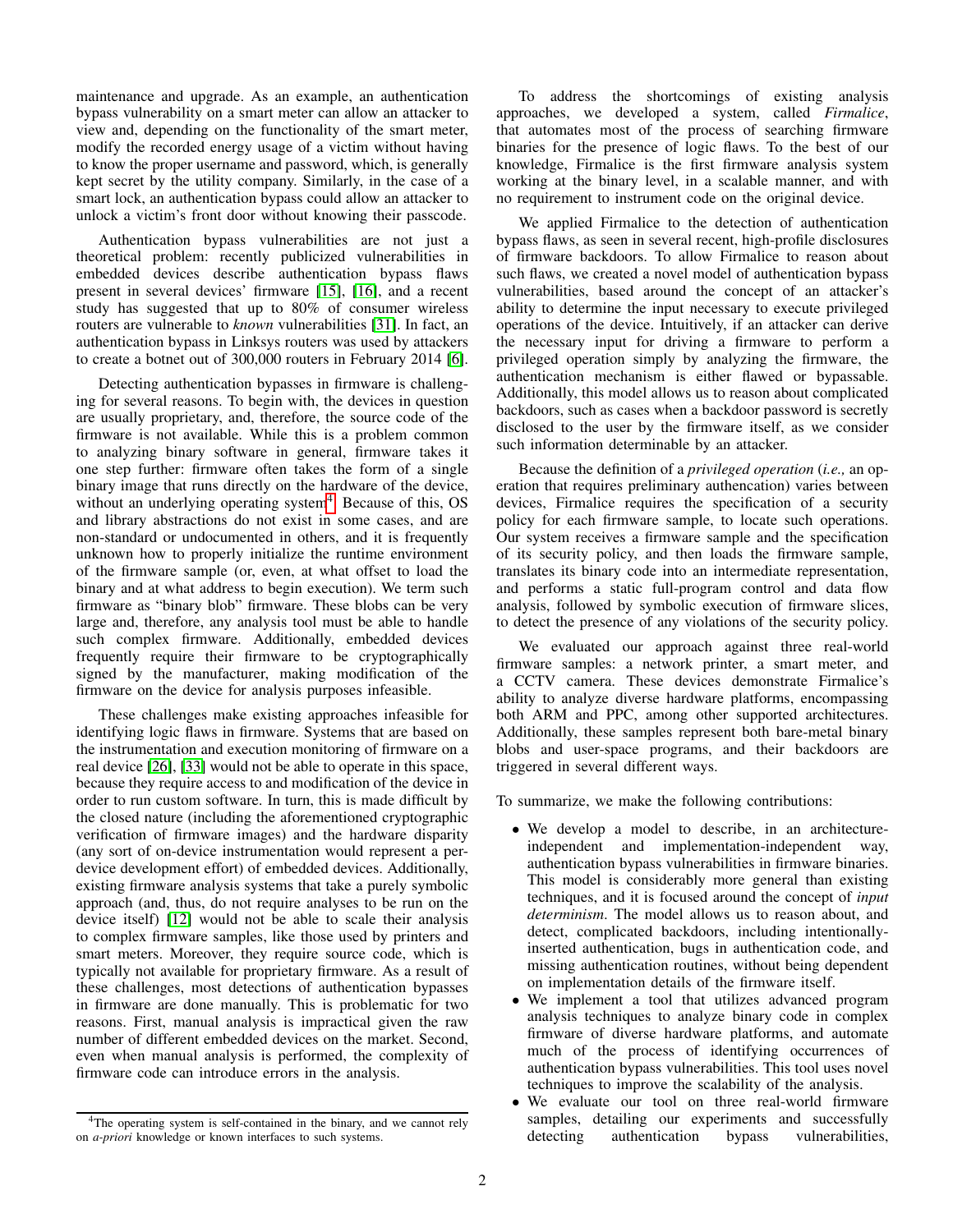demonstrating that manual analysis is not sufficient for authentication bypass detection.

### II. AUTHENTICATION BYPASS VULNERABILITIES

The increased prominence of embedded consumer electronics have given rise to a new challenge in access control. Specifically, many embedded devices contain *privileged operations* that should only be accessible by *authorized users*. One example of this is the case of networked CCTV cameras: it is obvious that only an authenticated user should be able to view the recorded video and change recording settings. To protect these privileged operations, these devices generally include some form of user verification. This verification (i.e., only an authorized user can access privileged functionality) almost always takes the form of an authentication of the user's credentials before the privileged functionality is executed.

The verification can be avoided by means of an authentication bypass attack. Authentication bypass vulnerabilities, commonly termed "backdoors," allow an attacker to perform privileged operations in firmware without having knowledge of the valid credentials of an authorized user.

The backdoors that we have analyzed tend to assume one of several forms, which we will detail here, before describing how we designed Firmalice to detect the presence of these vulnerabilities.

Intentionally hardcoded credentials. The most common type of authentication bypass is the presence of hardcoded authentication credentials in the authentication routine of an embedded device. Most commonly, this takes the form of a hardcoded string against which the password is compared (e.g., using strcmp()). If the comparison succeeds, access is granted to the attacker. There have been many recent high-profile cases of such backdoors. We discuss one such case, a backdoor in the web interface of a networked CCTV camera [14], in Section IX-B.

In some cases, the credentials might not be directly hardcoded in this manner, but still predictable. One example is a popular model of smart meter, that calculates a "factory access" password by hashing its publicly-known model number [25].

# Intentionally hidden authentication interface.

Alternatively, an authentication bypass can take the form of a hidden (or undocumented) authentication interface. Such interfaces grant access to privileged operations without the need for an attacker to authenticate. Hidden authentication interfaces have been featured in some recent vulnerabilities [16], [2], and we describe one such case, affecting a popular model of network printer.

Unintended bugs. Sometimes, unintended bugs compromise the integrity of the authentication routine, or allow its bypass completely. One example is command injection: some routers allow unauthenticated users to test connectivity by providing a web interface to the ping binary, and incorrect handling of user input frequently results in command injections.

By analyzing known authentication bypass vulnerabilities in firmware samples, we identified that a lack of *secrecy*, or, inversely, the *determinism* of the input necessary to perform a privileged operation, lies at the core of each one. That is, the authentication bypass exists either because the required input (most importantly, the credentials) was insufficiently secret to begin with (i.e., a comparison with a hardcoded string embedded in the binary), because the secrecy was compromised during communication (for example, by leaking information that could be used to derive a password), or because there was no authentication to begin with (such as the case of an administrative interface, listening, sans authentication, on a secret port).

To reason about these vulnerabilities, we created a model based on the concept of *input determinism*. Our model is a generalization of this class of vulnerability, leveraging the observation that input determinism is a common theme in authentication bypass vulnerabilities. Our authentication bypass model specifies that all paths leading from an entry point into the firmware (e.g., a network connection or a keyboard input handler) to a privileged operation (e.g., a command handler that performs some sensitive action) must validate some input that the attacker cannot derive from the firmware image itself or from prior communication with the device. In other words, we report an authentication bypass vulnerability when an attacker can craft (a possible sequence of) inputs that lead the firmware execution to a privileged operation. Whenever the attacker is able to extract such input from the analysis of the firmware itself, he has found an authentication bypass vulnerability.

This model is considerably more general than existing approaches: it is not important how the actual authentication code is implemented, or, to an extent, what the actual vulnerability is; the analysis needs only to reason about the attacker's ability to determine the input. Note that our model does not require any knowledge of a specific authentication function. In fact, as an interesting special case, our system reports an authentication bypass for all instances where the authentication function is entirely missing.

Unlike classical memory corruption vulnerabilities, such as buffer overflows, logic vulnerabilities such as authentication bypasses require a semantic understanding of the actual device in question. Specifically, the definition of a *privileged operation* will differ for different devices. Firmalice requires the analyst to provide this information as part of a "Security Policy", which specifies resources that a device may not access or actions that a device cannot perform without authentication. We describe these policies in detail in Section V.

In the next section, we will provide an overview of Firmalice's operation, from the input of a firmware sample and security policy to the detection of authentication bypass vulnerabilities.

#### III. APPROACH OVERVIEW

The identification of authentication bypasses in firmware proceeds in several steps. At a high level, Firmalice loads a firmware image, parses a security policy, and uses static analysis to drive a symbolic execution engine. The results from this symbolic execution are then checked against the security policy to identify violations.

We summarize each individual step in this section, and describe them in detail in the rest of the paper.

Firmware Loading. Before the analysis can be carried out, firmware must be loaded into our analysis engine. We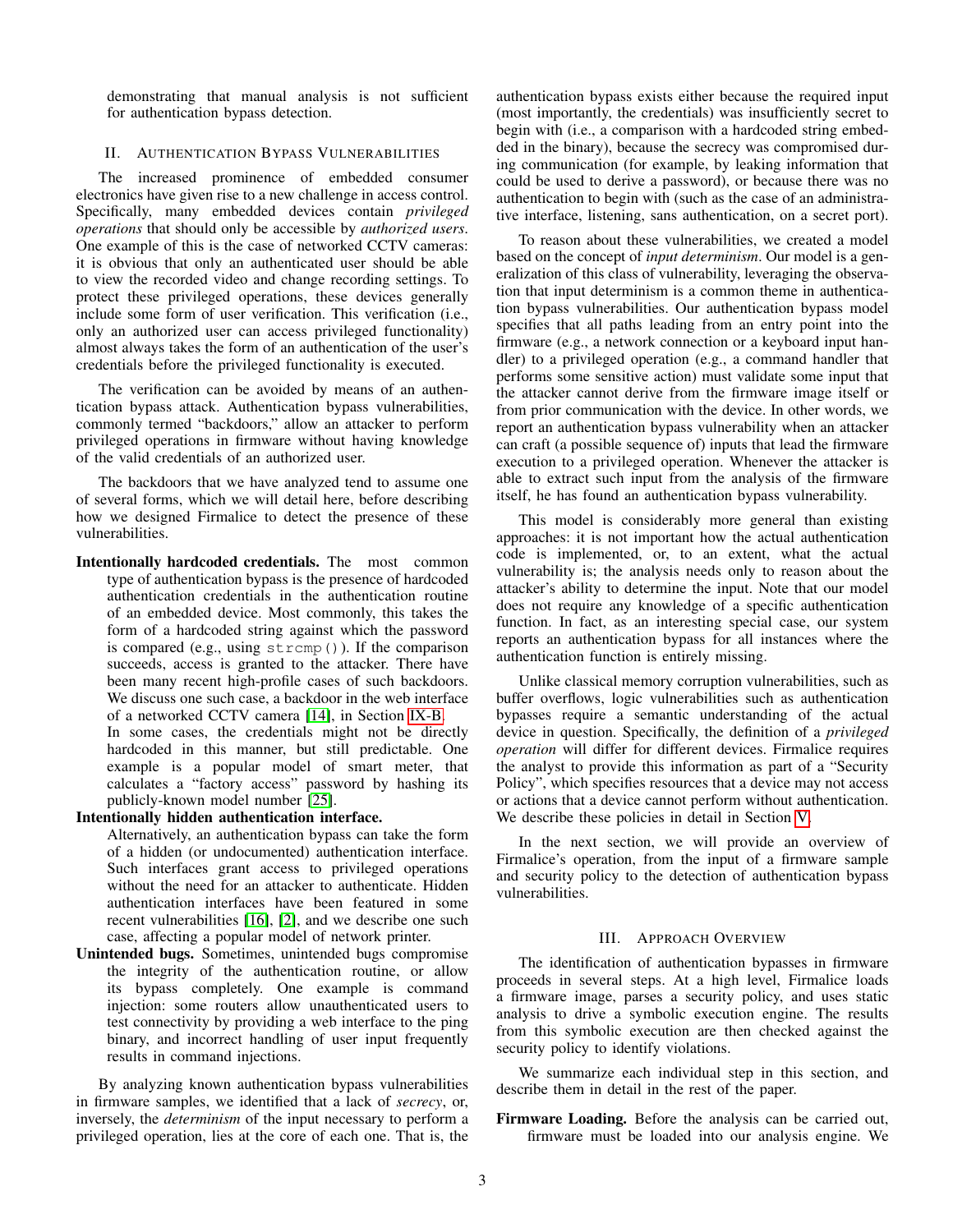describe this process, and the special challenges that firmware analysis introduces, in Section IV. The output of this step is an internal representation of a loaded, ready-to-analyze firmware sample.

- Security Policies. Firmalice has the capability to translate security policies into analyzable properties of the program itself. Specifically, Firmalice takes the *privileged operation*, described by a security policy, and identifies a set of *privileged program points*, which are points in the program that, if executed, represent the privileged operation being performed. Security policies, and how Firmalice translates them into privileged program points, are described in Section V.
- Static Program Analysis. The loaded firmware is then passed to the *Static Program Analysis* module. This module generates a program dependency graph of the firmware and uses this graph to create an *authentication slice* from an entry point to the privileged program point. This is detailed in Section VI.
- Symbolic Execution. The authentication slice created by the *Static Program Analysis* module is passed to Firmalice's *Symbolic Execution* engine, presented in Section VII. The symbolic execution engine attempts to find paths that successfully reach a *privileged program point*. When such a path is found, the resulting symbolic state (termed the *privileged state*), is passed to the *Authentication Bypass Check* module.
- Authentication Bypass Check. Every *privileged state* found by the *Symbolic Execution* engine is passed to the *Bypass Check* module. This module uses the concept of *input determinism* to determine whether the state in question represents the use of an authentication bypass vulnerability. The authentication bypass model, and the procedure to check a privileged state against it, are described in Section VIII. If the state is determined to represent an authentication bypass, Firmalice's analysis terminates, and the input required to trigger the bypass is extracted and provided as Firmalice's output. If the input required to bypass authentication depends on prior communication with the device, Firmalice produces a function that, given the output of such communication, produces a valid input.

| State           | <b>Constraints</b>                                              | Input          |
|-----------------|-----------------------------------------------------------------|----------------|
| <b>Backdoor</b> | input $0 = \text{``GO''} \&\& \text{ input } 1 = \text{``ON''}$ | "GO\nON\n"     |
| Normal          | input_0 = get_username_0 &&                                     | (undetermined) |
|                 | $input_1 = get_password_0$                                      |                |

TABLE I: The privileged states resulting from Firmalice's symbolic execution.

To better explain how Firmalice operates on a firmware sample, we present an example in this section. For simplicity, the example is a user-space firmware sample with a hardcoded backdoor, shown in Listing 1 (the backdoor is the check in lines 2 and 3). Note that while Listing 1 presents source code, our approach operates on binary code.

In this example, the security policy provided to Firmalice is: "The Firmware should not present a prompt for a command (specifically, output the string Command:) to an unauthenticated user."

Firmalice first loads the firmware program, using the

techniques described in Section IV, and carries out its Static Program Analysis, as described in Section VI. This results in a control flow graph and a data dependency graph. The latter is then used to identify the location in the program where the string Command: is shown to the user. This serves as the privileged program point for Firmalice's analysis. The control flow graph, which is part of the end result of the Static Program Analysis, is shown in Figure 1, with the privileged program point marked with a dashed outline.

Firmalice utilizes its Static Program Analysis module to create an authentication slice to the privileged program point. In our example, this slice comprises the nodes in Figure 1 that are not greyed out.

The extracted authentication slice<sup>5</sup> is then passed to Firmalice's Symbolic Execution engine. This engine explores the slice symbolically, and attempts to find user inputs that would reach the privileged program point. In this case, it finds two such states: one that authenticates the user via the backdoor, and one that authenticates the user properly. The symbolic constraints associated with these states are shown in Table I.

As these privileged states are discovered, they are passed to the Authentication Bypass Check module. In this case, the component would detect that the first state (with a username of "GO" and a password of "ON") contains a completely deterministic input, and, thus, represents an authentication bypass. Upon detecting this, Firmalice's analysis terminates and outputs the input required to reach the privileged program point.

Listing 1: Example of authentication code containing a hard-coded backdoor.

```
\begin{array}{c} 1 \\ 2 \end{array} int auth (char *u, char *p) {<br>if ((\text{stremp}(u, "GO") == 0))2 if ((\text{stremp}(u, "GO") == 0) \&\&3 (strcmp(p, "ON") == 0))
 4 return SUCCESS;
 \frac{5}{6}6 for (int i = 0; i < 10000000; i++)<br>
pointless():
                pointless ();
 \frac{8}{9}9 char * stored_u = get_username();<br>10 char * stored p = get password();
10 char *stored_p = get_password();<br>11 if ((\text{strom}(u, \text{ stored } u) == 0) &
11 if ((\text{stremp}(u, \text{stored}_u) == 0) \&<br>
(3 \text{stremp}(n, \text{stored}_u)) == 0)\left(\text{stremp}\left(p, \text{ stored}_p\right) = 0\right)13 return SUCCESS;<br>14 else return FAIL;
        else return FAIL;
15}
\frac{16}{17}int main ( ) {
\begin{array}{ll} 18 & \text{puts ("Hello!");} \\ 19 & \text{if (auth (input (if (auth (input("User:"), input ("Password:")) )20 system (input ("Command:"));
21 }
```
#### IV. FIRMWARE LOADING

The first step of analyzing firmware is, of course, loading it into the analysis system. Firmware takes one of two forms:

user-space firmware. Some embedded devices actually run a general-purpose OS, with much of their functionality implemented in user-space programs. A common example of this is the wide array of Wi-Fi routers on the market,

 $5$ Starting at the user input in line 19, traversing the auth() function, and ending at the privileged program point in line 20.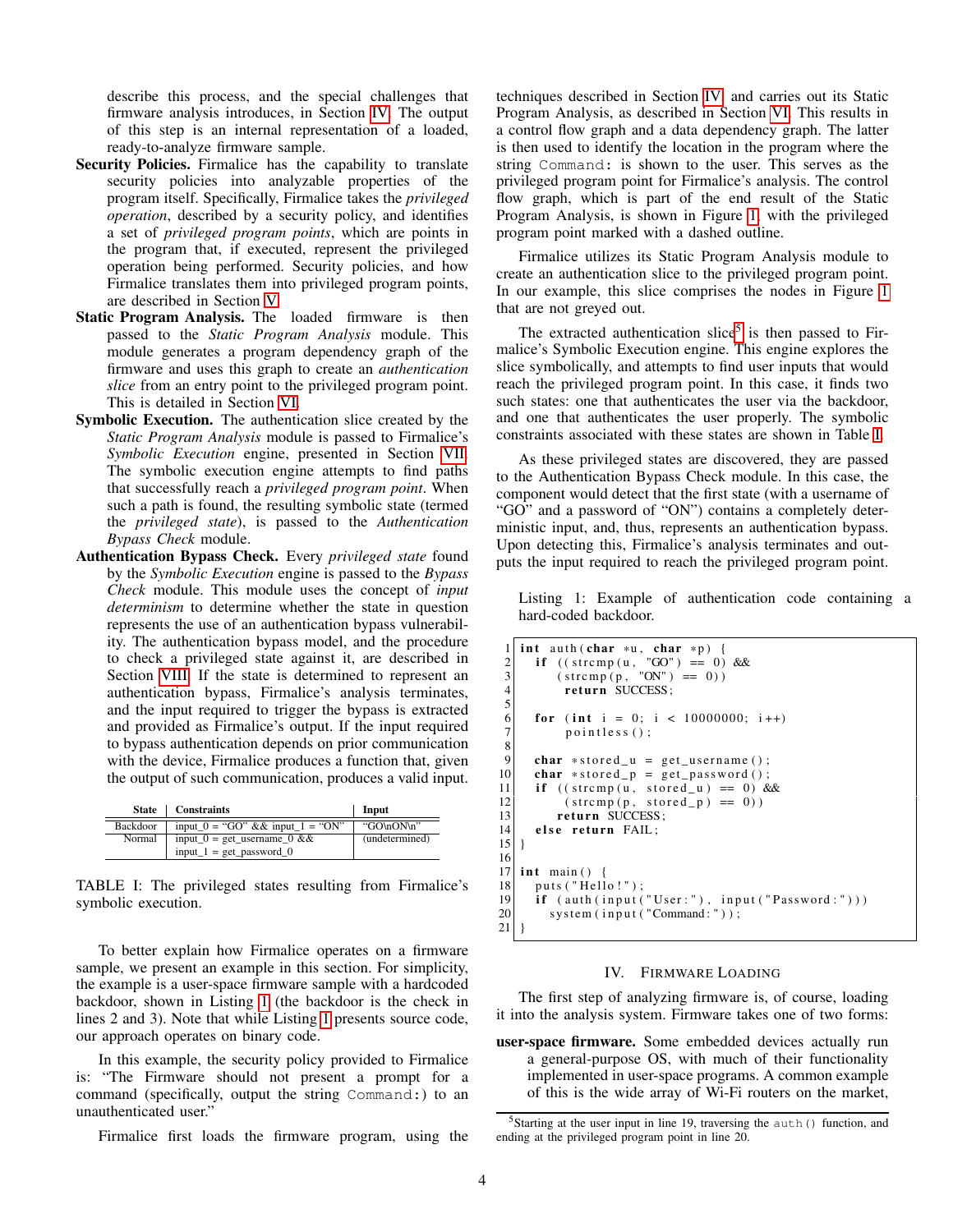

Fig. 1: Firmalice's CFG for the example. The darkened nodes are excluded from the authentication slice.

generally running a stripped-down version of Linux. All of the OS primitives (i.e., system calls), program entry points, and library import symbols are well-defined.

Binary-blob firmware. Firmware often takes the form of a single binary image that runs directly on the bare metal of the device, without an underlying operating system. OS and library abstractions do not exist in such cases, and it is generally unknown how to properly initialize the runtime environment of the firmware sample, or at what offset to load the binary and at what address to begin execution.

Analyzing user-space firmware samples is analogous to analyzing a normal user-space program, whereas binary-blob firmware presents several challenges unique to firmware analysis, which we discuss in this section. The output of this phase of the analysis is an internal representation of the firmware, properly loaded in memory and ready to be analyzed. This is then passed to the Static Program Analysis step, described in Section VI.

## A. Disassembly and Intermediate Representation

Before an analysis of a firmware sample can be carried out, the binary must be disassembled. This is complicated by the fact that, in the case of binary-blob firmware, the base address where the binary should be loaded and the entry point are not known. Disassembling binary code without this knowledge has been well explored by existing work [19]. Therefore, we leverage existing techniques to acquire a reliable disassembly of the firmware.

As with any static analysis tool, proper disassembly of the firmware sample is a strict requirement for Firmalice's operation. However, modern disassembly techniques have been honed on evasive code, such as malware, and we feel (and, in fact, it has been our experience) that there are no issues disassembling firmware code. Unlike malware, and due to the power and performance requirements of embedded devices, firmware is not obfuscated, and the aforementioned techniques are effective.

Firmalice supports a wide range of processor architectures by carrying out its analyses over an intermediate representation (IR) of binary code. While the choice of a representation itself is not important for our analysis, we present the IR that Firmalice uses in Appendix A.

#### **B.** Base Address Determination

Binary-blob firmware typically comes with no information as to the memory location at which it expects to be loaded in the device's memory. Before an analysis of the firmware can be carried out, this value must be determined. Firmalice accomplishes this by leveraging jump tables in the binary.

Jump tables comprise a set of absolute code addresses, stored sequentially in memory. These addresses are read (in many cases, using absolutely-addressed memory accesses) by indirect jumps to determine the jump target. Firmalice identifies the expected location of a binary-blob firmware in memory by analyzing the relationship between jump table positions and the memory access pattern of the indirect jump instructions.

The targets of jump tables tend to exhibit high spatial locality, as they are commonly different cases of a switch statement in the same function. That is, jump tables are typically stored as consecutive values in memory, each of these values being a target address. To identify jump tables, Firmalice scans a binary blob (in steps equal to the architecture's address bit width) for consecutive values that differ only in their least significant two bytes. Firmalice then analyzes all indirect jumps found in the disassembly phase and identifies the memory locations from which they read their jump targets. The binary is then relocated so that the maximum number of these accesses are associated with a jump table.

#### C. Entry Point Discovery

Unfortunately, without a standard executable file format, binary blobs lack entry point information. That is, even after disassembling a binary, it is unclear from which start instruction the analysis should begin. As an additional complication, there may be multiple entry points to support features such as interrupt requests, with each interrupt request handler representing an additional entry point into the firmware.

Firmalice's static analysis requires knowledge of the entry points to the firmware. Prior work, such as Avatar [33], has required the manual specification of entry points, but in order to reduce the amount of required manual input, Firmalice attempts to automatically identify potential execution entry points. This is done in several steps.

First, Firmalice attempts to identify functions in the binary blob. This is done by scanning through the binary blob for common function prologue instructions (depending on the architecture in question) and analyzing the control flow until a return is encountered. If the function being analyzed issues a call instruction, Firmalice adds the called function to its analysis as well.

Next, Firmalice creates a coarse directed call graph from the list of functions, and identifies all the weakly-connected components of this graph. Any root node of a weaklyconnected component is identified as a potential entry point. This is based on the assumption that, since it is not called in the code, it may be called as an interrupt handler. For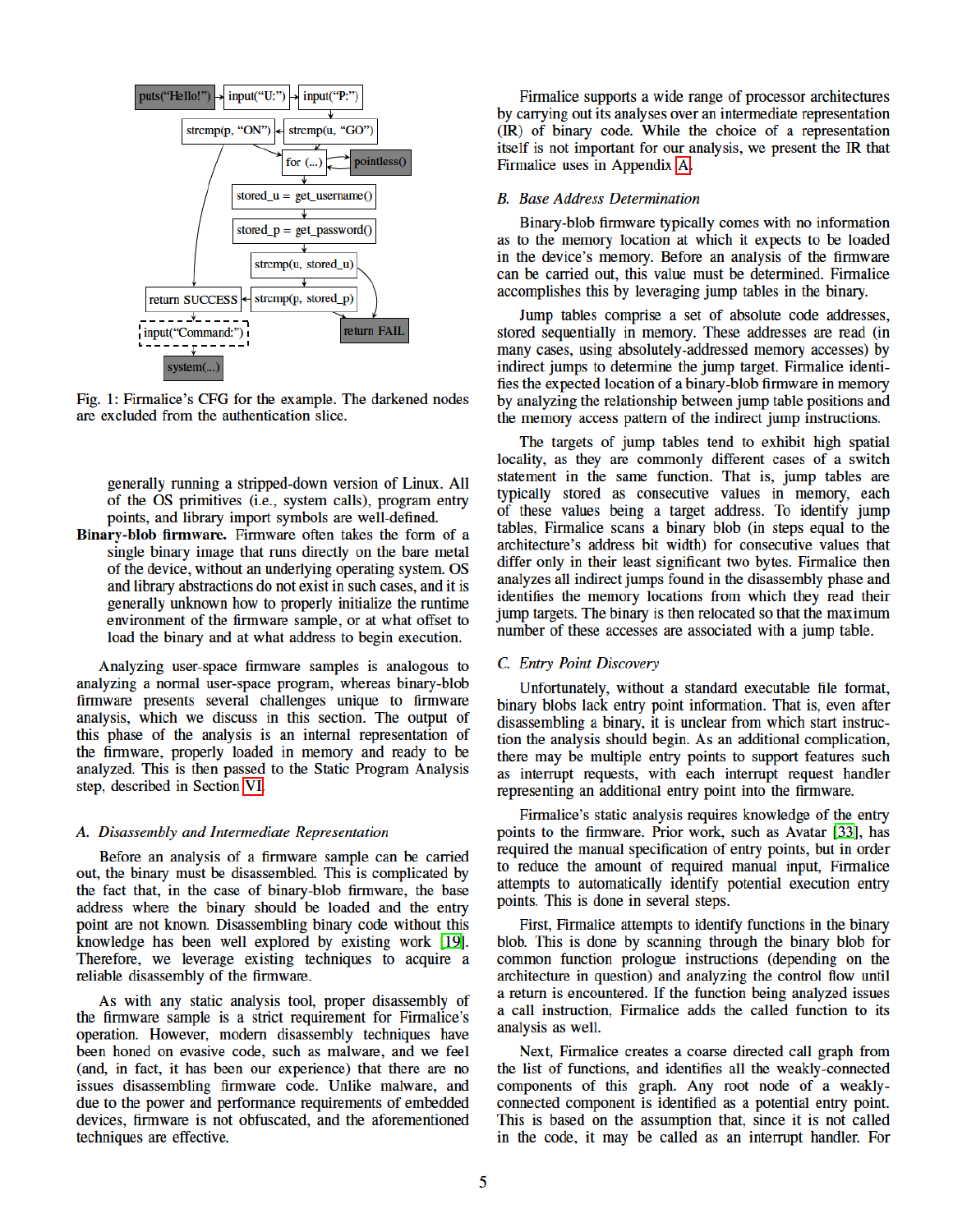Firmalice's purposes, an over-estimation of entry points is acceptable in practice. The reason for this is that the privileged program points are not reachable from most of the entry points, and hence the static analysis discards superfluous entry points from further consideration.

### V. SECURITY POLICIES

Traditional vulnerability detection systems such as KLEE [8], AEG [29], and Mayhem [24], among others, are designed to identify memory corruption vulnerabilities in software. Since such vulnerabilities are easily described in a general way (i.e., a control flow hijack occurs whenever the program being analyzed jumps to a user-specified location), these systems can be created with a specific vulnerability model and that is then leveraged in the analysis of many different programs.

Firmalice's task is more difficult, as authentication bypass vulnerabilities are a class of logic flaws. Logic flaws take many forms based on, intuitively, the actual intended logic of the developers of the software (or, in our case, firmware) that is analyzed. Since a logic flaw is a deviation of a program's execution from the logic intended by the developers of the program, what actually constitutes one is highly dependent on what the device in question is designed to do. This holds true for authentication bypass vulnerabilities, the specific class of logic flaws that Firmalice is designed to detect. For example, the ability to watch videos without authentication might be acceptable when dealing with a streaming media set-top box, but represents an authentication bypass when analyzing a network-connected camera.

Automatically reasoning about the *intended* logic of a program requires reasoning about the intentions of the programmer, which we consider outside of the scope of program analysis. Thus, Firmalice requires a human analyst to provide a security policy. For our purposes, a security policy must specify what operations should be considered privileged (and, hence, must always require the user to be authenticated).

When provided a security policy, Firmalice analyzes the firmware in question to convert the policy into a set of *privileged program points*: that is, a set of points in the code of the firmware that, when executed, would cause the privileged operation to be performed. This set of program points is then utilized by Firmalice in its analysis to identify if the execution can reach the specified program point without proper authentication.

These policies vary in the amount of knowledge that they require the analyst to have about the inner working of the firmware: from information that any user moderately familiar with the device would possess, to intricate details about code reachability or memory accesses. The rest of this section describes the policies that Firmalice supports and discusses how Firmalice utilizes these policies to identify *privileged program points*.

Static output. A security policy can be specified as a rule about some static data (usually ASCII text, but in general any sequence of bytes) the program must not output to a user that has not been properly authenticated. An example of such policy is "The program must not output AUTHENTICATION SUCCEEDED to an unauthenticated user."

When provided such a policy, Firmalice searches the firmware for the static data and utilizes its data dependency graph (described in Section VI) to identify locations in the program where this data can be passed into an output routine. These locations become the *privileged program points* for the remainder of the analysis.

- Behavioral rules. Another policy that Firmalice supports is the regulation of what *actions* a device may take without authentication. In the case of a smart lock, this policy might be "The lock motor must never turn without proper authentication." For Firmalice to be able to reason about such policies, the user must also specify *how* this action would be accomplished. For example, for a device with peripherals that should never read from an attached camera without authentication, this might be "A file in /dev must never be opened without authentication." Firmalice processes this policy by analyzing its control flow graph and data dependency graph for positions where an action is taken that matches the parameters specified in the security policy. In our example, this would be any location where a string that is data-dependent on any string
- starting with "/dev" is passed to the open system call. Memory access. Embedded devices often communicate with and act on memory-mapped sensors and actuators. To support identifying authentication bypass vulnerabilities in such devices, Firmalice accepts security policies that reason about access to absolute memory addresses. When supplied such a policy, Firmalice identifies locations in the data dependency graph where such memory locations are accessed, and identifies them as *privileged program points*.
- Direct privileged program point identification. If the analyst has detailed knowledge about the firmware, the privileged program points can be specified directly as function addressed in the security policy. These are then passed directly to the rest of the analysis.

These security policies are general enough to cover the intended behavior of the firmware samples that we have seen so far.

Of course, Firmalice's Security Policy Parsing module can be extended to support other types of security policies, if required. However, we see the creation and parsing of more intricate security policy as an orthogonal problem to the identification of authentication bypass vulnerabilities, and thus, consider further work in this area outside of the scope of our contribution.

The security policy, along with the firmware sample itself, represent the inputs to Firmalice.

# VI. STATIC PROGRAM ANALYSIS

Symbolically executing entire binary firmware images is not feasible due to the size of the firmware of complex embedded devices. Instead of analyzing entire binaries, Firmalice focuses on the portions of binaries that are relevant to authentication bypass vulnerabilities. Specifically, the symbolic execution step only needs to be carried out on the parts of the firmware leading to a *privileged program point* in the firmware. Firmalice isolates this code by creating a *slice* through the firmware. Specifically, Firmalice creates a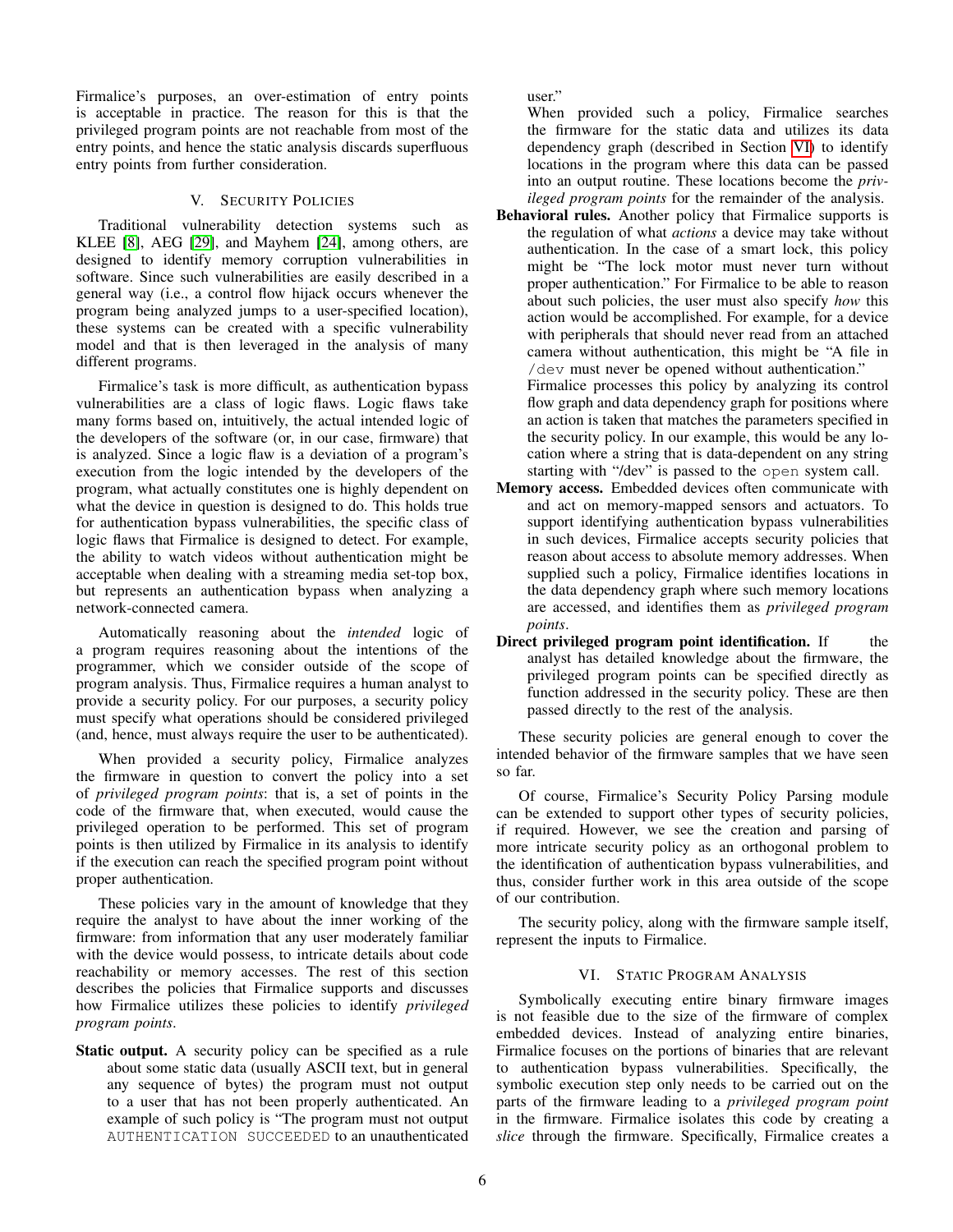*backward* slice, starting from the privileged program point, backwards to an entry point in the firmware.

The static analysis module requires as input the loaded firmware sample (produced by the Firmware Loading module, described in Section IV). The actual slicing step also requires the address of one or more *privileged program points*. These should be instructions in the firmware that should only be reached by authenticated users. As we discuss in Section V, privileged program points are derived from an analyst-provided security policy.

The identification of privileged program points specified by a security policy, and the creation of backward slices leading to them, requires the use of a program dependency graph (PDG) to reason about the control and data flow required to arrive at a specific point in the program. The program dependency graph comprises a data dependency graph (DDG) and a control dependency graph (CDG). Those, in turn, require a control flow graph to be created.

#### *A. Control Flow Graph*

The first step in creating a PDG is the creation of a CFG, a graph of program basic blocks and transitions between them. Firmalice creates a context-sensitive CFG by statically analyzing the firmware, starting from each of the entry points and looking for jump edges in the graph. Firmalice can support computed and indirect jumps (including jump tables) by leveraging its *Symbolic Execution* module, described in Section VII. Firmalice's analyses are performed with a *call-site* context sensitivity of 2, to improve the precision of the static analysis. This threshold for the call-site context sensitivity can be changed at the expense of an exponential runtime increase, but, in practice, we have found that a threshold of 2 works well for the firmware samples that we analyzed.

Firmalice leverages several techniques to increase the precision of its control flow graph. During CFG generation, Firmalice utilizes *forced execution* to systematically explore both directions of every conditional branch [32]. When it encounters a computed or indirect jump, Firmalice can leverage its symbolic execute engine (which will be described in Section VII) to reason about the possible targets of that jump. By doing this, Firmalice is able to handle complex control flow transfers, such as jump tables. In turn, a precise CFG has a trickle-down effect on the precision of the rest of Firmalice's analysis.

Firmalice stores the context-sensitive CFG as a graph, in which the *contexts* are nodes and edges represent control flow transfers between these contexts. This means that the graph might contain several distinct instances of a basic block  $\gamma$ with a control transfer edge to basic block  $\alpha$ , as long as the call-sites of  $\alpha$  and  $\gamma$  differ.

## *B. Control Dependency Graph*

A control dependency graph represents, for each statement  $X$  (generally, a binary instruction, but in our case, an IR statement), which other statements  $Y$  determine whether  $X$ is executed. Together with the CFG, the CDG can be used to identify statements that may be executed before a given statement is executed.

Again, we use a context sensitivity of 2 when generating the CDG, which allows Firmalice to reason about not only basic blocks that may be executed so that a given statement is reached, but also the call context from which those basic block would be executed. The CDG is generated via a straightforward transformation of the CFG [5].

The CDG is not used directly, but is combined with the data dependency graph to create the PDG.

## *C. Data Dependency Graph*

A data dependency graph (DDG) shows how instructions correlate with each other with respect to the production and consumption of data. Efficiently generating a sound DDG for a binary slice has several challenges. First, program slicing requires a flow-sensitive and context-sensitive data flow analysis, with a runtime complexity exponential to the number of all possible paths in a program. Second, analyzing the data flow of binary programs poses some unique problems. For instance, the precision of the DDG suffers from any imprecision in the CFG from which it is built, and creating a precise CFG statically is a hard problem for arbitrary binary code. Additionally, all information about data structures and types is discarded during compilation, which makes performing a sound data flow analysis even harder. Thus, most data flow analyses are designed to work with high-level languages, but not with binary code. Finally, the analysis result should be sound, otherwise one risks removing instructions that are otherwise required to achieve a proper result.

To handle the issues mentioned above, Firmalice adopts an existing, worklist-based, iterative approach to data flow analysis [30]. The approach is an inter-procedural data flow analysis algorithm that uses *def-use* chains, in addition to *use-def* chains, to optimize the worklist algorithm.

As with the other algorithms in the static analyses phase, the DDG is generated with a context sensitivity of 2.

## *D. Backward Slicing*

Using the program dependency graph, Firmalice can compute backward slices. That is, starting from a given program point, we can produce every statement on which that point depends. This step leverages slicing techniques from existing work in the literature [5]. Slicing is used to improve the feasibility of the symbolic analysis on large binaries, in two ways. First, it removes entire functions that are irrelevant to the analysis. Since symbolic analysis, in the general case, must explore every path of a program, this represents a substantial decrease in analysis complexity. Second, since our IR translates complex instructions into multiple simple statements, Firmalice's slicing allows one to ignore irrelevant side-effects of these instructions. This is especially relevant for architectures that implicitly update conditional flags (specifically, ARM, x86, and AMD64), as it frees Firmalice from the need to evaluate the flag registers when they are not used (which, on such architectures, is the common case).

#### VII. SYMBOLIC EXECUTION ENGINE

After an authentication slice is created by the *Static Program Analysis* module, Firmalice attempts to identify user inputs that successfully reach the privileged program point. Recall that an authentication slice is a set of instructions between a proposed entry point and the privileged program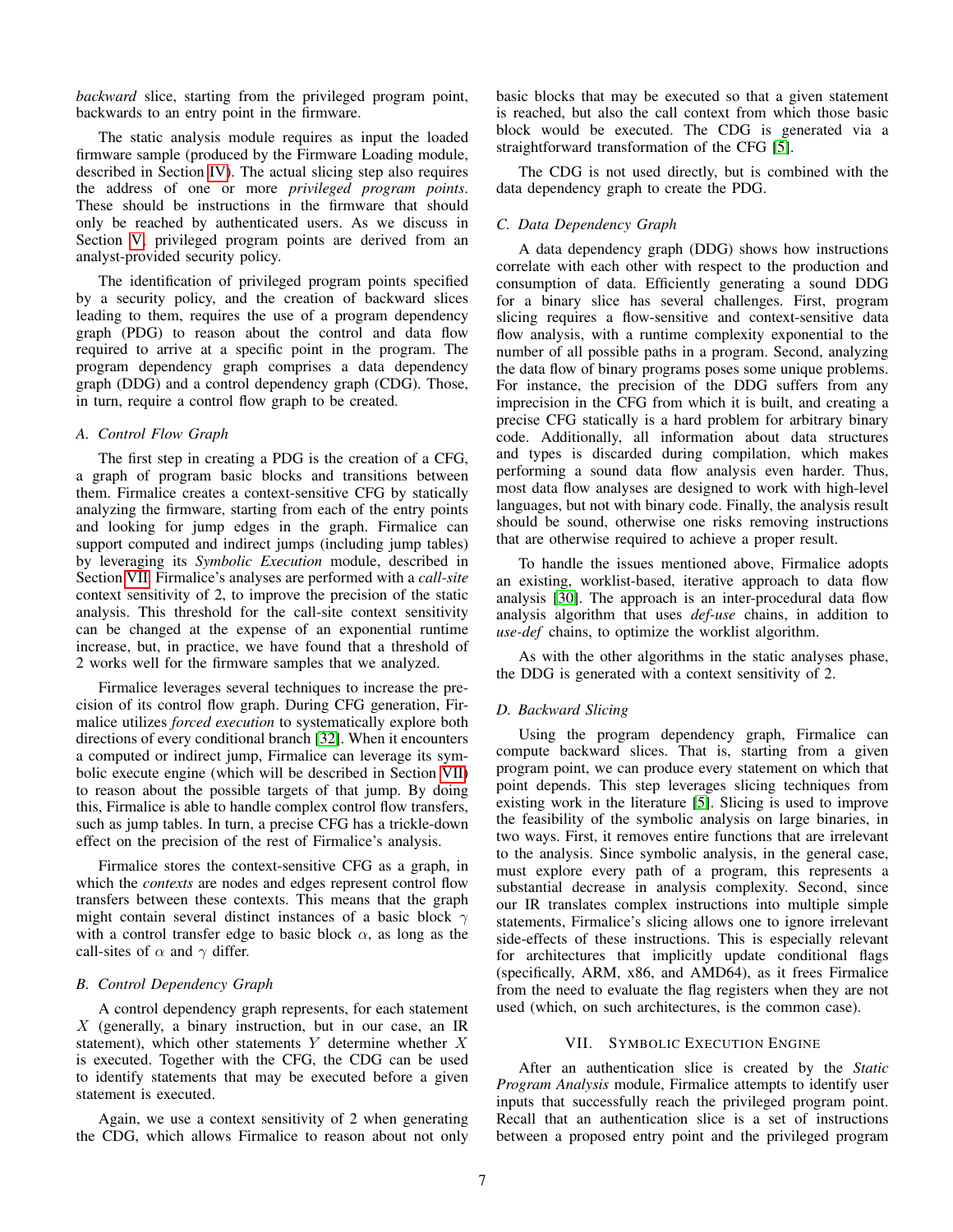point that the attacker tries to reach. To enable our analysis, we have implemented a Symbolic Execution Engine. Our approach to symbolic execution draws on concepts proposed in KLEE [8], FuzzBALL [7], and Mayhem [24], adapted to our specific problem domain.

Specifically, the implementation of this module of Firmalice follows ideas presented in Mayhem, adding support for symbolic summaries of functions (described in paragraph VII-B), to automatically detect common library functions and abstract their effects on the symbolic state. This greatly reduces the number of paths that the symbolic executor must explore, since it prevents such functions from causing the analysis to branch.

We discuss several details specific to our symbolic execution engine in this section.

#### *A. Symbolic State and Constraints*

Firmalice's symbolic analysis works at the level of symbolic *states*. A symbolic state is an abstract representation of the values contained in memory (*e.g.*, variables), registers, as well as constraints on these values, for any given point of the program (*i.e.*, each program point has an independent state).

Constraints are expressions limiting the range of possible values for a symbolic variable. They may express relations between symbolic variables and constants (i.e.,  $x < 5$ ) or between multiple symbolic values (i.e.,  $x \le y + z$ ).

For user-space firmware processes, the state also contains other program information, such as the status of open files. States are modified by symbolic translations of IR representations of binary instructions that consume an input state and produce one or, in the case of conditional or computed jumps, multiple output states. As the execution goes following paths in the program, Firmalice keeps tracks of symbolic constraints in a set of *path constraints*. Whenever a path reaches the privileged program point, its associated state is labeled as a *privileged state* and passed to the Authentication Bypass Check module for further analysis, based on constraint solving<sup>6</sup>. The term *constraint solving* refers to the problem of finding concrete or symbolic solutions that satisfy a set of constraints on a variable (e.g., determining, in the case of x  $< 5 \& x > = 0$ , that x can be 0, 1, 2, 3, or 4).

#### *B. Symbolic Summaries*

Firmalice adopts the concept of "symbolic summaries", a well-known concept in program analysis, which involves descriptions of the transformation that certain commonly-seen functions (or, generally, any piece of code) have on a program state [34]. The intuition behind this concept is that the effects of certain functions can be more efficiently explained through a manual specification of constraints than by analyzing the underlying binary code. This is because an initial analysis of a piece of binary code lacks a *semantic* understanding of what that code is trying to accomplish. A process that had such an understanding, however, could analyze the code as a whole and introduce constraints that took these semantics into account. In fact, we found that such a process has two advantages: properly summarizing the code allows us to avoid branching the analysis state during the execution of such functions, and the constraints that are generated are often simpler than those that would be generated from an analysis of the code itself.

To explore this concept in our analysis, we implemented support for symbolic summaries in Firmalice. A symbolic summary acts in the same way as a binary instruction: it consumes an input state and produces a set of output states. We implemented symbolic summaries for 49 common functions from the Standard C Library.

While this concept is well-known in the field of program analysis, applying it to automatic binary analysis is not trivial, as Firmalice needs to know which pieces of code should be replaced by these summaries. To determine this automatically, we created a set of test cases for each of the functions that we summarized. These test cases, comprising an input state (representing a set of arguments to the function) and a set of checks of its effect on this state, attempt to determine whether or not an arbitrary binary function is an implementation of the function summarized by the symbolic summary in question.

Generally, more than one test case is required to uniquely identify a library function. For example, several different test cases are required to distinguish between strcmp() and strncmp(), since the two functions act in the same way for certain sets of inputs (lower case strings for example). Similarly, multiple test cases are required to differentiate between memcpy() and strncpy(). While this represents more work when writing test cases, it also allows us to speed up the testing procedure, because if a function fails a test case that should be passed by both memcpy() and strncpy(), we can conclude that it is neither of those functions.

When Firmalice symbolically calls a function for the first time (i.e., analyzing a call instruction), the analysis is paused and the function-testing phase begins. Firmalice first attempts to run the function with the test case states. If all of the test cases of a symbolic summary pass, Firmalice replaces the entry point to the function in question with that symbolic summary, and continues its analysis. Any subsequent jumps to that address will instead trigger execution of the symbolic summary. If no symbolic summary is identified as the right summary for a function, the function is analyzed normally. The test cases should be mutually independent across all symbolic summaries. That is, for any given function, if all test cases of symbolic summary A pass, then there must be no summary B for which all test cases also pass. Such situations arise in the case of inadequate test cases, and must be remedied before Firmalice can properly detect symbolic summaries.

While symbolic summaries allow Firmalice to perform a considerably deeper analysis than would otherwise be possible, there is a trade-off. Because we do not fully analyze the summarized code, our approach would miss any backdoors that were hidden in common library functions. We feel that this trade-off is acceptable.

## *C. Lazy Initialization*

Binary-blob firmware contains initialization code that is responsible for setting various memory locations to initial values, setting up request handlers, and performing other housekeeping tasks. However, since Firmalice has no prior

<sup>&</sup>lt;sup>6</sup>Firmalice utilizes Z3 [13] to perform symbolic constraint solving.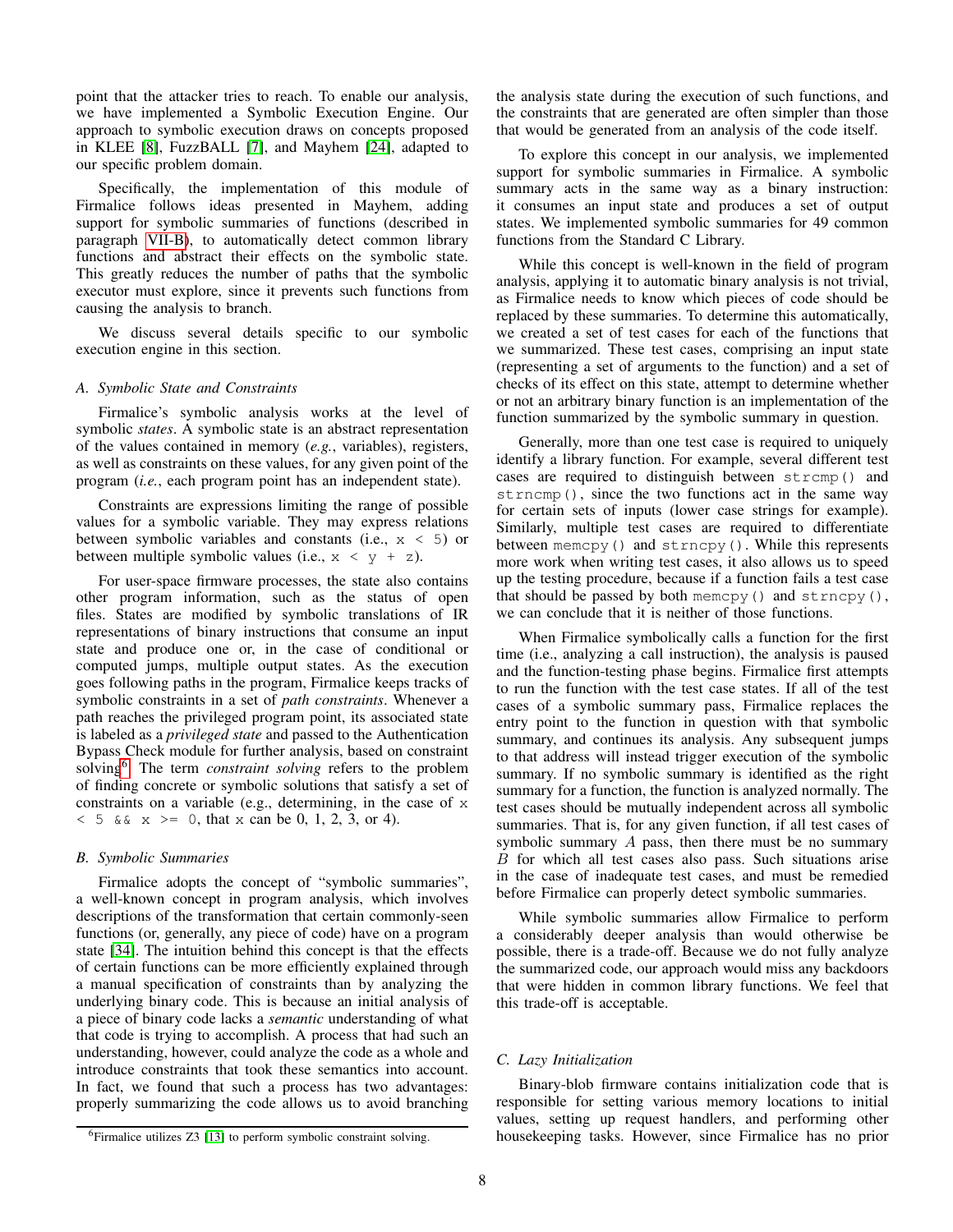knowledge of such code<sup>7</sup> it is not executed before beginning the analysis, leading to complications when, for example, kernel-level functionality of firmware attempts to access certain global data structures. If such data structures are not initialized, superfluous paths based on normally infeasible kernel conditions are introduced into the analysis.

To mitigate this, Firmalice adopts a lazy approach to firmware initialization. When the execution engine encounters a memory read from uninitialized memory, it identifies other procedures that contain direct memory writes to that location, and labels them as *initialization procedures*. If an initialization procedure is identified, the state is duplicated: one state continues execution without modification, while the other one runs the initialization procedure before resuming execution. This allows Firmalice to safely execute initialization code without the risk of breaking the analysis.

# VIII. AUTHENTICATION BYPASS CHECK

As discussed in Section III, our model of an authentication bypass builds upon the property of *input determination*. That is, if an attacker can analyze the firmware and produce inputs, possibly including valid authentication credentials, to reach a privileged program point, an authentication bypass is said to exist.

This model is not dependent on the implementation of the backdoor itself, but rather on the fundamental idea behind authentication bypass vulnerabilities: the attacker can create an input that, regardless of the configuration of the device, will allow them to authenticate (*i.e.,* reach a privileged program point).

To detect such bypasses, Firmalice leverages the property of *constraint solvability* with respect to the user input required to achieve authentication. Specifically, we model the *determinism* of the input with the ability to concretize it to a unique value, as described in Section VIII-C. However, we make this determination after taking into account the *exposure* of data from the device, in the form of output to the user. Thus, even in the presence of a challenge-response protocol, Firmalice can detect an authentication bypass vulnerability.

This model can also be expanded to reason about authentication bypasses with a range of valid backdoor credentials. However, as we have not observed this in practice, we did not include such detection in our implementation.

Given an *privileged state* (i.e., the final state of a path that reaches a privileged program point) from the Symbolic Execution engine, the Authentication Bypass Check module identifies the input and output from/to the user and reasons about the *exposure* of data represented by the output. It then attempts to uniquely concretize the user input (*i.e.,* to solve the constraints associated to the user input when the *privileged state* is reached). If the user input can be uniquely concretized, then it represents that the input required to reach the *privileged program point* can be uniquely determined by the attacker, and the associated path is labeled as an *authentication bypass*. At this point, Firmalice terminates its analysis. In cases where the user input depends on data exposed by the device's output, a function that can generate valid inputs for a provided output is produced.

# *A. Choosing I/O*

What should be considered as user input to the firmware (and, similarly, output from the firmware) is not always obvious. For example, devices might have complex interactions with their environment, and receive input in unexpected ways. Therefore, Firmalice uses several heuristics to identify input and output.

If the firmware is a user-space firmware, Firmalice checks for the presence of network connections in the privileged slice. If a connection is found, it is assumed to represent the user input. Alternatively, if no connection is found, user input is assumed to be stdin (file descriptor 0), and output is assumed to be stdout (file descriptor 1).

In the case of a binary blob, Firmalice attempts a concretization on symbolic values coming from every interrupt. If one of these inputs concretizes mainly to ASCII text, it is considered to be the user input. Similarly, any symbolic value passed into an interrupt that concretize mainly into ASCII text, is considered to be the output of the firmware. Alternatively, to avoid these heuristics, Firmalice can accept a specification of the Application Binary Interface (i.e., which interrupts accept output and which provide input) of the firmware and use that to choose between input and output.

# *B. Data Exposure*

The core intuition of our approach is that data seen by the user, via an output routine, is *exposed* to the attacker. While seemingly obvious, this has important implications for authentication bypass detection. Specifically, our intuition is that this exposure does not just reveal information about the output data: information is also revealed about any data that *depends on* or is *related to* the output. For example, if a hash of a user-specified, secret password is revealed to the attacker prior to authentication, it reveals some amount of information about the password itself (in the worst case scenario, such a hash could then be brute-forced and the password would be completely revealed). In essence, we take into account the fact that the attackers can deduce information about authentication credentials by observing program outputs.

We implement this in Firmalice by leveraging its constraint solver and output routine detection. Any data, D, that is passed into an output routine is identified as having been exposed. To model this exposure, we use the constraint solver to retrieve a single concrete solution, C, for D, and add the constraint  $D = C$  to the constraint set. Adding this constraint has an effect on the concrete solutions associated with other symbolic variables (for example, if a symbolic variable E previously existed with a constraint  $E = D$ , then the constraint  $\dot{D} == C$  also implies  $E == C$ ). This represents any loss of secrecy that these variables experience from the revelation of  $D$  to the attacker.

To avoid false positives from after-the-fact credential revelation on the part of the firmware, Firmalice only applies this policy to data that is output *before* any user input is received.

<sup>&</sup>lt;sup>7</sup>the execution starts after the input related to the authentication routine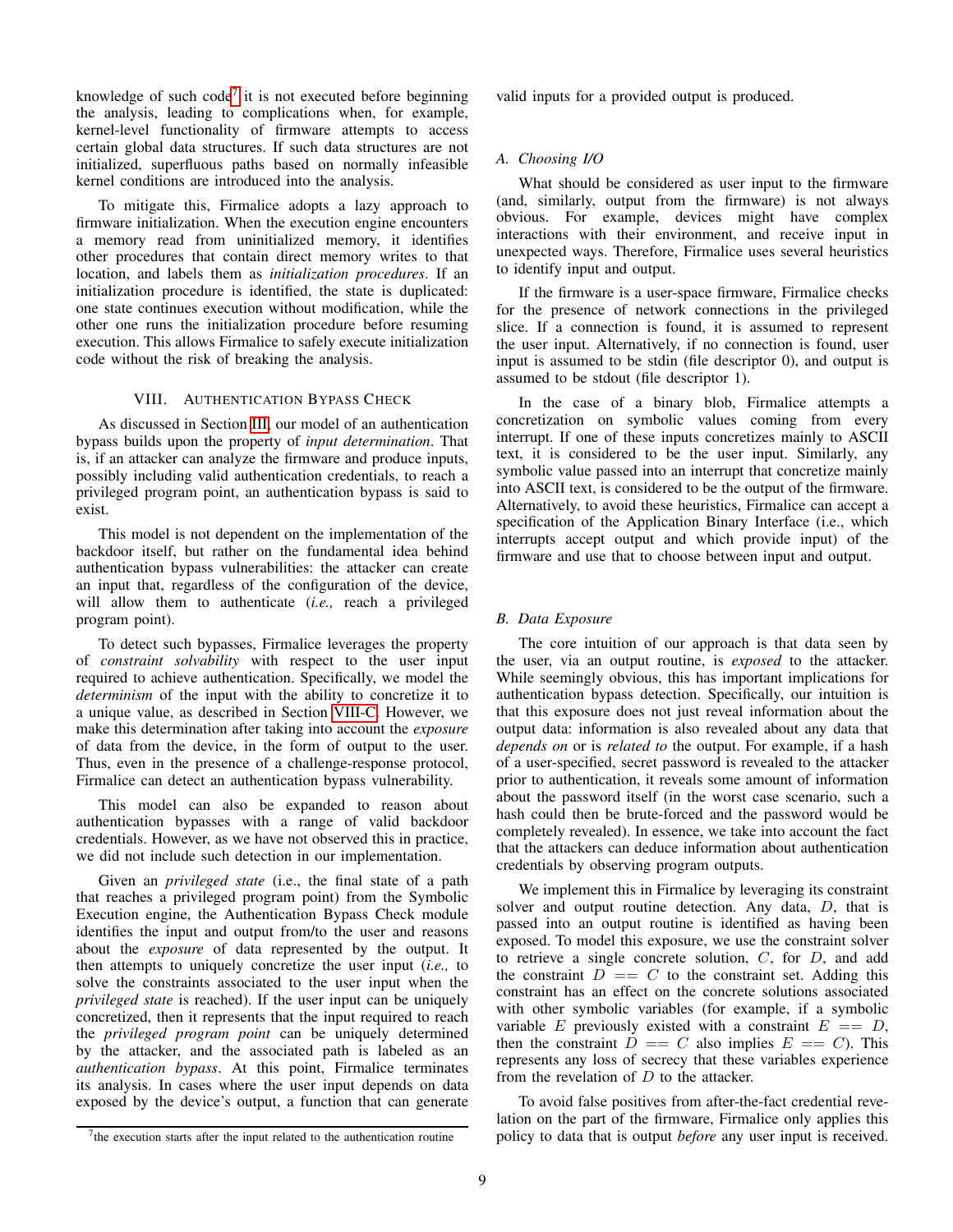#### *C. Constraint Solving*

For each privileged state, Firmalice attempts to concretize the user input to determine the possible values that a user can input to successfully reach the privileged program point. A properly-authenticated path contains inputs that concretize to a large set of values (because the underlying passwords that they are compared against are unknown, and thus, unconstrained). Conversely, the existence of a path for which the input concretizes into a limited set of values (for simplicity, and from investigating existing examples of backdoors, we set this threshold to 1) signifies that an attacker can determine, using a combination of information within the firmware image and information that is revealed to them via device output, an input that allows them to authenticate.

Since Firmalice limits its analysis to the authentication slice itself, irrelevant data is not included in the produced user input. This makes Firmalice resilient to cases that would be *arbitrarily non-deterministic*, such as when some data from the user is ignored or not used (and, thus, concretizes to no specific value). While this means that Firmalice's output might not be directly re-playable to achieve authentication bypass, this functionality is outside of the scope of our design.

# IX. EVALUATION

We evaluated Firmalice by vetting three devices for authentication bypass vulnerabilities, two of which had actual backdoors. These devices, the Schneider ION 8600 smart meter, the 3S Vision N5072 CCTV camera, and the Dell 1130n Laser Mono Printer, represent a wide range of devices of disparate architectures. ARM (both little-endian and bigendian) and PPC are both represented, as are both binary-blob and user-space program firmware styles. Additionally, the devices have widely different authentication processes.

We chose these devices because the authentication vulnerabilities that they contain were already discovered manually, and, since these vulnerabilities have already been released, we are not endangering the users by discussing them (and providing examples). We chose three devices because, despite the fact that Firmalice's analysis is automated, a security policy needs to be provided for each device. This represents some manual work, and a truly large-scale study was infeasible. Additionally, collecting and unpacking firmware samples is extremely complicated to automate. Firmware is shipped in many different, non-standard formats, and the process to download firmware images is frequently complicated, and varies from vendor to vendor. While this is an addressable problem, as shown by Costin *et al.* [10], we consider it outside of the scope of our work. However, we feel that these samples represent Firmalice's applicability to different devices of different architectures.

In this section, we will describe each firmware, then detail their user interaction, present our analysis results, and describe any backdoors that Firmalice identified. Aside from the device-specific uses of these backdoors, each one can also be used as a pivot point into the victim's network. The nature of some of these devices means that they are frequently either physically positioned *outdoors*, exposed directly to the Internet, or are otherwise not closely monitored, making them a prime target for attackers.

| <b>Measurement</b>                | <b>ION</b> | 3S     | <b>Dell</b> |
|-----------------------------------|------------|--------|-------------|
| Total size (KB)                   | 1.988      | 1.264  | 7.172       |
| Basic blocks (total)              | 74.808     | 10,354 | 151,005     |
| Basic blocks (slice)              | 1.144      | 212    | 532         |
| Slice (statements)                | 56,977     | 7,808  | 24,387      |
| Static analysis time (seconds)    | 2.323      | 315    | 857         |
| Symbolic execution time (minutes) | 12         | 26     | 705         |

TABLE II: The results of Firmalice's analysis for the ION 8600, the 3S Vision N5072 and the Dell 1130n.

We carried out this evaluation on our prototype of Firmalice, comprising over 14,000 lines of Python and 3,000 lines of C. Our implementation is single-threaded, although the approach itself would scale near-linearly in the symbolic analysis phase. Thus, the execution time presented in this section is representative of what can be accomplished using a *single node* of Firmalice, and significant improvements in runtime can be achieved by parallelizing the symbolic execution.

# *A. Schneider ION 8600 Smart meter*

As the smart meter market exploded worldwide, Schneider Electric corporation released the ION 8600, a smart meter model meant for both residential and commercial use. Such devices play a privacy-critical and safety-critical role: the information that they process can be used to determine the habits of a home's resident, and any malicious tampering can cause extremely dangerous situations due to the amount of electricity involved.

A researcher from IOActive Labs presented a backdoor in the Schneider ION 8600 smart meter model at BlackHat in 2012 [25]. The backdoor was identified through manual static analysis of the firmware. Schneider Electric acknowledged the backdoor in a press release [3] and released an updated firmware image. Our interpretation of the presentation by IOActive, and the press release by Schneider, led us to think that the backdoor was remotely exploitable.

We saw this as a great opportunity to verify Firmalice's functionality. Even better, the described authentication procedure is relatively complex: rather than being a simple comparison against a hardcoded string, it relies on the exposure of the backdoor credentials (which are dynamically generated by hashing the serial number of the device) to the user during the authentication process. Detecting this type of authentication bypass requires reasoning about the *determinism* of the authentication credentials, in relation to information provided by the device during the authentication process.

The security policy. We observed that the ION would output the string "Access Granted" upon a successful authentication by a user. This was leveraged for the security policy: we set the authenticated point to the location in the firmware where "Access Granted" was printed.

The analysis. This firmware's binary blob contained 1,988 kilobytes of binary code spanning 74,808 basic blocks. The static analysis completed in about 38 minutes, and the resulting authentication slice contained 1,144 basic blocks and 56,977 statements.

The authentication slice identified by Firmalice ran from the input routine to the privileged point. Because the ION's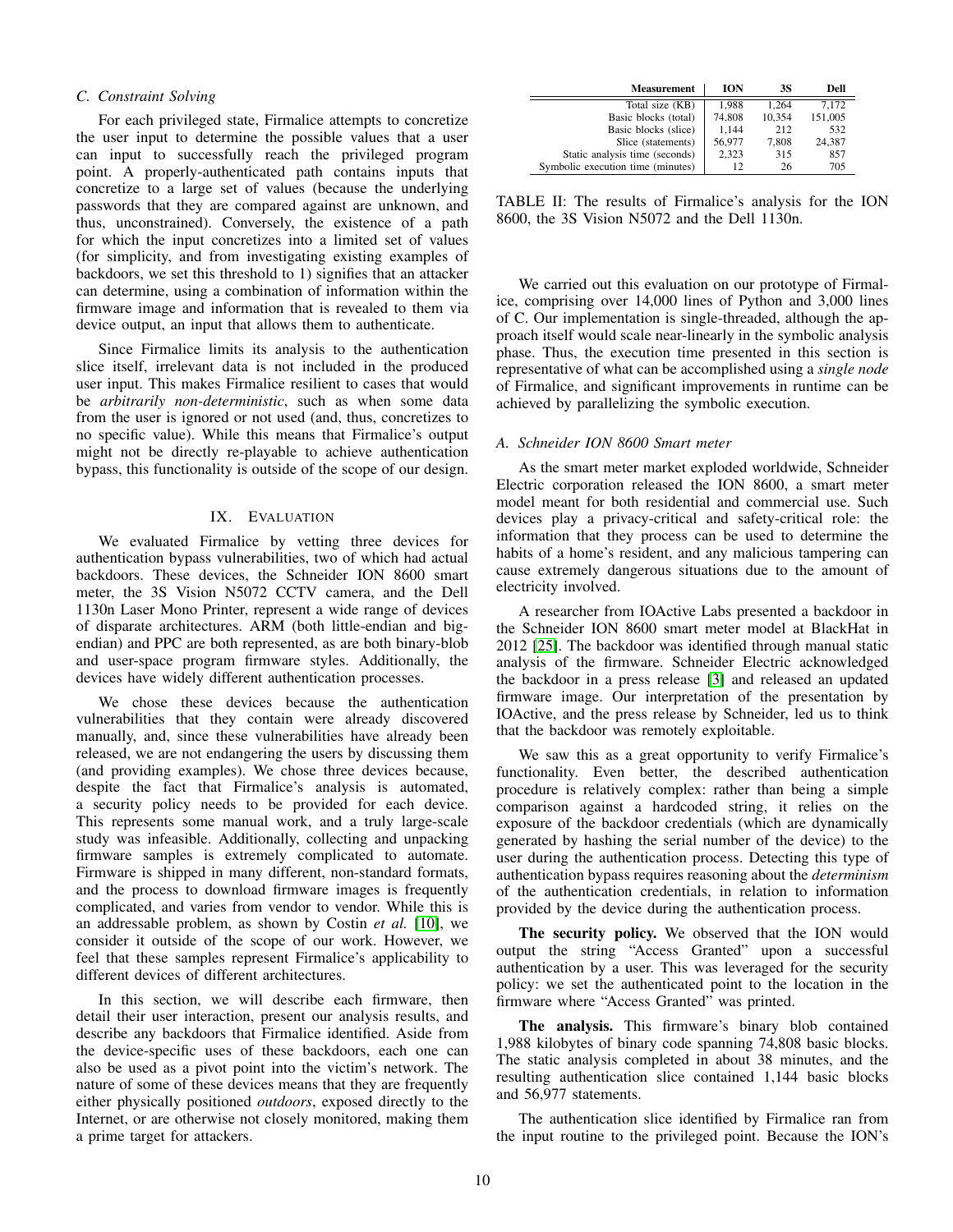firmware places a bound on the size of the user input, and because symbolic summaries of functions greatly reduce the number of branches that Firmalice must analyze, Firmalice was able to *exhaustively* analyze all paths through the authentication slice. This symbolic analysis ran in 12 minutes, analyzing 1,029,156 statements in 23,044 blocks across all analyzed paths. We present these results in Table II.

To our surprise, Firmalice's analysis yielded no bypasses. Since symbolic analysis is, in practice, not sound, we assumed that our system must have missed the vulnerability. We manually analyzed the firmware sample, and even attempted the bypass on an acquired device with the vulnerable firmware (verified by the build number and release date) to try to figure out where Firmalice was getting confused. It turned out that, due to complex logic in the authentication routine (which spanned several nested functions with intricate interactions), a user had to be already authenticated with *valid* credentials before using the hardcoded credentials identified by IOActive. Using the hardcoded credentials, after an actual, secure authentication, would grant access to more features of a device. However, the backdoor account could not be accessed from the Internet, unless the attacker already had the user's actual, valid credentials. Therefore, there was no remotely accessible backdoor.

We contacted the IOActive researcher, and he confirmed that we were mistaken in our interpretation. We feel that this anecdote demonstrates the need for a more automated solution: even with manual analysis, it took us a significant amount of time to verify the results of our analysis due to the complexity of the code involved. Given the difficulty (and cost) involved in updating firmware on embedded devices, such mistakes can represent a real financial impact, and a system to automate parts of this analysis can be extremely valuable.

#### *B. 3S Vision N5072 Camera*

The 3S Vision N5072 is a CCTV camera with networking functionality.

In April 2014, Craig Heffner presented backdoors in several common embedded devices at the EELive 2014 conference [11]. Among them was the N5072 camera from 3S Vision. This backdoor, which takes the form of a hardcoded authentication credential, allows an attacker to control and view the camera over the network. Especially given the zooming capability of this camera, such an attack can have serious implications with regards to privacy intrusion.

The camera is built on a little-endian ARM architecture. We found that the firmware of this camera is actually an embedded Linux system, comprising Busybox and several camera-specific binaries, including a custom web server.

The security policy. Our security policy for this firmware reflected the purpose of the device itself: the user must not be able to view camera footage without authentication. However, the footage itself was not static, so we could not directly use it for the policy. Instead, we used the static string "Image Type:", which was included when requesting footage from the camera's web interface.

The analysis. Firmalice was able to identify the backdoor in the httpd binary, in a total of 31 minutes. This binary, and the libraries that it depends on, contain a total of 1,264 kilobytes of binary code spanning 10,354 basic blocks. The static analysis completed in 315 seconds, and the resulting authentication slice contained 3,553 statements from a total of 7,808 in the corresponding 212 basic blocks. The detection of the backdoor took just over 26 minutes, analyzing 550,660 statements in 34,544 blocks across all executed paths. We present these results in Table II.

The Backdoor. The backdoor in the N5072 was a hardcoded authentication credential during HTTP authentication. The backdoor allows an attacker to stream video from the camera and modify the camera's configuration. Firmalice provided an HTTP request that would be sufficient to reach the privileged program point, in which an "authorization" parameter is passed in the query string. The base64 decoding of the authorization query string parameter is "3sadmin:27988303", which is the hardcoded username and password of the backdoor. Interestingly, Firmalice also stumbled upon a benign bug in the URL parsing code of the camera: query string parameters are parsed, even without the presence of the "?" character that denotes the start of a query string, if the provided query path is blank.

#### *C. Dell 1130n Printer*

The Dell 1130n is a network-connected laser printer popular in many office and academic settings. Such printers are frequently connected directly to the Internet, with no protection or filtering in place. In fact, in January 2013, researchers made headlines by pointing out the presence of 86,800 network printers that could be found in a Google search [1].

A backdoor affecting a range of printers manufactured by Samsung, including the Dell 1130n, was discovered in 2012 [2]. This backdoor allows an attacker to change printer settings, intercept documents sent to the printer, and use the printer as a pivot point into the victim's network. The backdoor is triggered by sending a specially-crafted SNMPv1 packet to the printer, with a hardcoded *community string*. This attack works even when SNMP is turned off.

This printer runs on a big-endian ARM CPU, and its firmware is a modified VxWorks binary-blob containing 7,172 kilobytes of binary code across 151,005 basic blocks.

The security policy. We used the printer to evaluate our more fine-grained security policy, defining a memory region, containing configuration parameters, that should not be changed by unauthenticated users. Firmalice identified all program points that write to this memory region, and tagged them as *privileged program points* for the analysis.

The analysis. Firmalice finished its static analysis in just over 14 minutes, and created an authentication slice that contained 13,592 of the total 24,387 IR statements in 532 blocks. The analysis of the slice took 11 hours and 45 minutes, executing a total of 134,536,875 statements in 4,264,568 blocks across all of the analyzed paths. The results are presented Table II.

The Backdoor. The backdoor in the 1130n took the form of a specially crafted SNMP packet, allowing the attacker administrative access to the printer. Firmalice provided an input representing the SNMP packet that would let the attacker reach the privileged program point.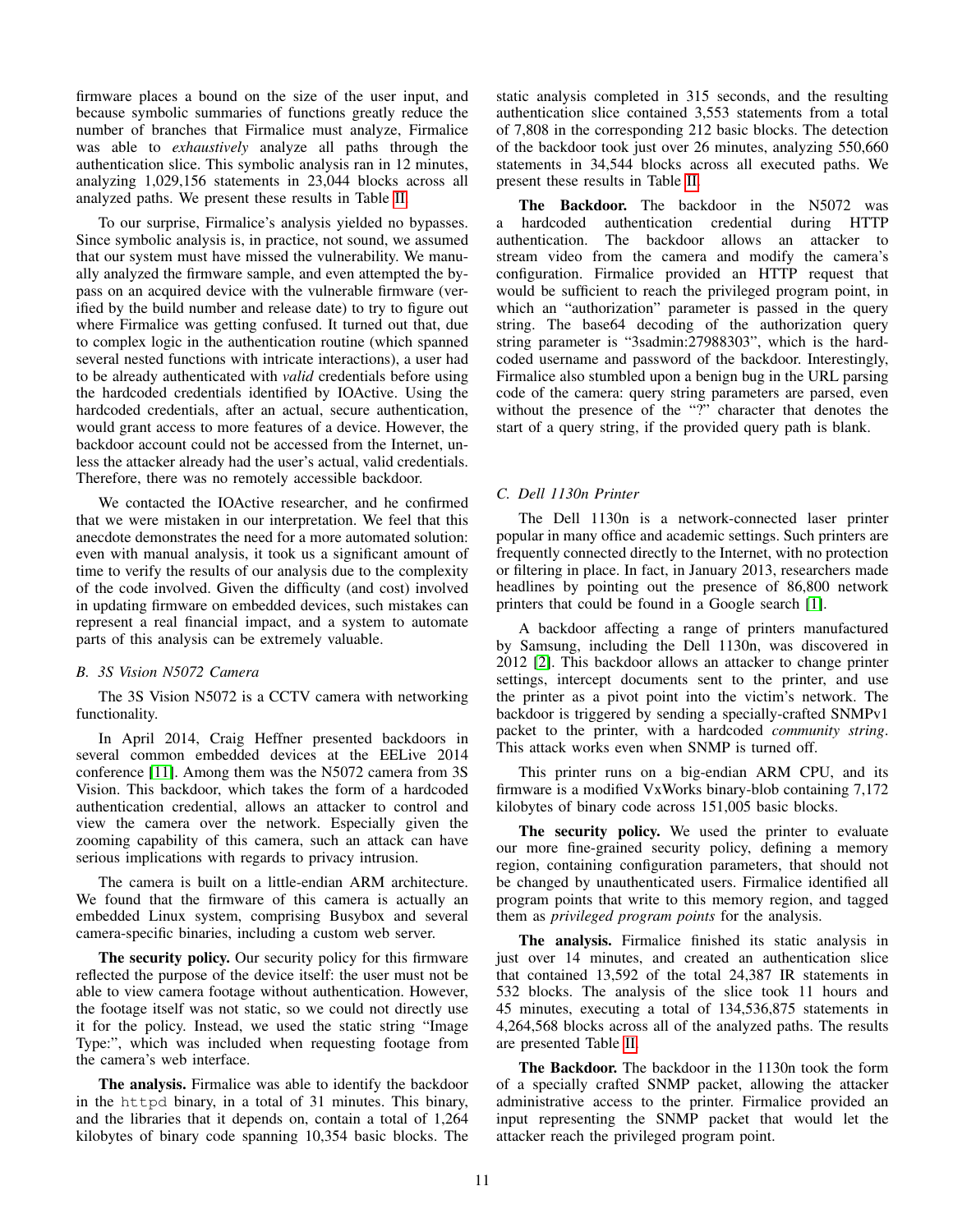#### X. DISCUSSION

In this section, we discuss the implications and the limitations of Firmalice and muse about several ideas for future research directions.

Firmalice's target application is the analysis of authentication bypass vulnerabilities in firmware. In general, such software is not actively evasive (unlike, for example, traditional malware), and lends itself well to static analysis. However, it is possible that a malicious firmware author could attempt to attack Firmalice's analysis. There are two main attack surfaces: the static program slicing and the symbolic execution. Obfuscated firmware could frustrate the former, while specially-crafted operations (designed to overwhelm the constraint solver) could attack the latter. These are weaknesses inherent to any tool based on static slicing or symbolic execution, and Firmalice is also vulnerable to them. Given the status quo in firmware, the presence of such obfuscation or evasive code would be, by itself, an excellent indicator of maliciousness, which Firmalice could be adjusted to detect.

As an alternative to binary obfuscation, malicious firmware authors could attempt to evade Firmalice's input determinism by performing *irreversible* operations. For example, Firmalice's constraint solving module would be unable to solve the constraints generated by a secure hash function, as doing that would be equivalent to reversing the function. As a result, Firmalice, in its current implementation, can be evaded by an authentication bypass that compares a hash of the user's password against the hash of a hard-coded password. A possible mitigation of this evasion is the replacement of the hash function with a symbolic summary that performs a reversible "summary hash". In the case of SHA-256, such a summary hash might simply expand or truncate the input to 256 bits. With this summary hash replacing the original hash function, the constraints generated by Firmalice would be reversible, and the required user input could be identified. However, this represents a large sacrifice in accuracy of the analysis, and false positives could be introduced as a result.

There are also other types of backdoors that Firmalice might fail to detect. Specifically, math-based backdoors with multiple solutions (e.g., "the password must be an integer that is divisible by 10") would, as a result of having multiple valid solutions, be considered as a "correct" authentication. To reason about such backdoors, Firmalice would need to reason about how *restricted* a set of solutions is. This ability would involve extra complexity related to constraint solving and we feel that this analysis is outside of the scope of this research.

Throughout Firmalice's design, we had to make many trade-offs between soundness and scalability. Symbolic analysis, in general, is infeasible to perform with full soundness, because doing this would mean, in the general case, following every path through a program. This would be exponential in the number of branches, and Firmalice makes trade-offs, similar to other tools in the field.

Many of the challenges that Firmalice must deal with could be addressed through the use of dynamic execution monitoring. For example, Firmalice's entry point detection would be unnecessary if the entry point could be deduced from observing the boot process of the device. However, the difficulty of this ranges from extremely complex to impossible for most devices. Since many embedded devices require their firmware to be signed by the device manufacturer, loading custom analysis code (such as that required by Avatar [33]) would require bypassing this protection. Even if this limitation could be bypassed, the disparity between different devices would necessitate a significant implementation effort to analyze each new device, limiting the possible scale of such a system's analysis.

While Firmalice is geared towards detecting authentication bypass vulnerabilities in firmware, the core approach lends itself to any logic flaws that can be similarly modeled. One potential direction of research is a formal language to enable the specification of custom logic flaws for Firmalice to locate. In fact, the Defense Advanced Research Projects Agency has launched a project to explore exactly this, with the goal of assuring the security of embedded devices [4]. DARPA's goal is to eventually be able to specify such models as Natural Language statements that can be converted into logic flaw descriptions.

Firmalice, and symbolic analysis in general, can be greatly improved by a better approach to symbolic loop analysis. When analyzed symbolically, a loop has the potential to branch analysis states at each iteration (one that exits the loop and one that does not), causing a state explosion. Firmalice partially mitigates this through the use of its symbolic summaries, as many of the loops encountered during a program's execution are actually within common library functions. However, in the general case, advances in loop analysis would directly benefit Firmalice's (and other analyzers') analyses.

### XI. RELATED WORK

While a number of previous efforts have been focusing on analyzing binary applications on commodity software and hardware platforms, including general frameworks such as Valgrind [23], BitBlaze [28], and Pin[21], as well as symbolic execution based frameworks like AEG [29] and Mayhem [24], focusing on automatic exploit generation on binary programs, the case of embedded firmware received little attention and remains challenging. Among existing research on firmware analysis, the current systems either require access to the source code [12] (which in the case of embedded systems is rarely available), or to the physical device [26], [33].

Schuster *et al.* [26], proposed an approach for automatically identifying software backdoors in binary applications running on x86, x64, and MIPS32 architectures. This approach targets flawed authentication routines as well as commands and services hidden in server-side binaries such as FTP and SSH. The approach builds on top of execution monitoring using GDB, and requires actual execution of the binaries on the target physical system, making it difficult to generally apply the technique to embedded devices. While this work proposes a practical approach to detecting backdoors, it is limited to a specific kind of authentication bypass technique where pointers to *handlers* are actually present as-is in memory<sup>8</sup>. Additionally, Schuster models authentication bypass as a control flow problem, leaving them unable to reason about authentication bypasses resulting from disclosed credentials or buggy authentication routines. Not only is our system able to analyze binaries with no

<sup>8</sup>This approach does not address the cases of obfuscated or indirect addresses to such *handlers.*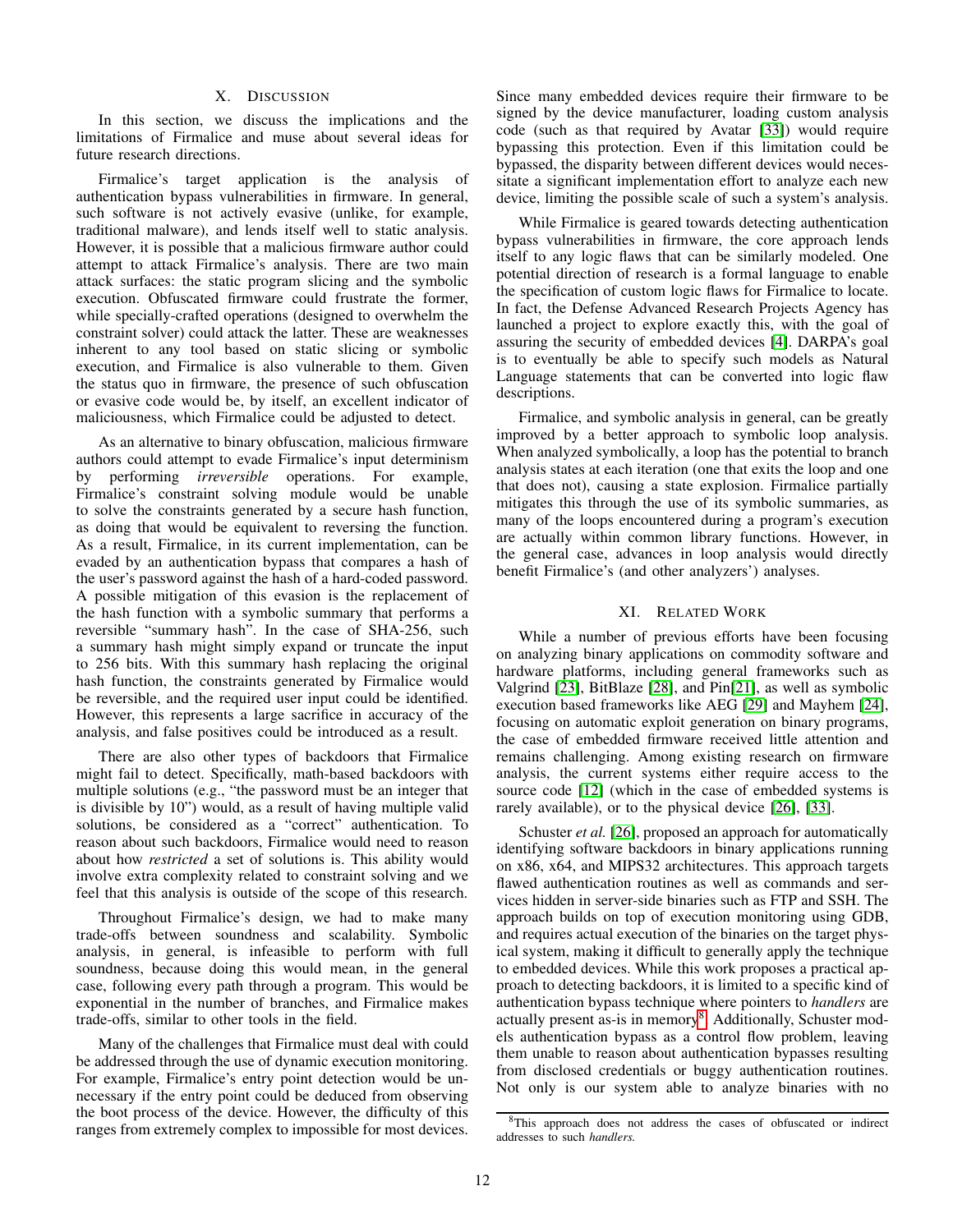hardware requirements, but our symbolic execution approach also targets a wider range of malicious behaviors. In fact, the *authentication deciders* and *command handlers* that Schuster's approach identifies during the analysis can be used as a security policy by Firmalice, allowing Firmalice to vet the firmware against complex authentication bypass vulnerabilities.

Avatar [33] is a framework supporting dynamic analysis of firmware in embedded systems. It is a hybrid approach, involving both the target physical device as well as an emulator based on the selective symbolic execution engine S2E [9]. Communication between the emulator and the target is orchestrated in such a way that I/O operations can be forwarded and executed on the actual hardware and interrupts injected into the emulator. Arbitrary context switches are also supported: execution can be started on the real device and transfered to the emulator for analysis from a specific point in the firmware. Returning execution to the hardware is also supported. In both cases, the execution state is frozen and transferred from/to the hardware or the emulator. While Avatar presents promising capabilities and support for reverse engineering and vulnerability discovery, it requires access to the physical hardware, either through a debugging interface, or by installing a custom proxy in the target environment, which is generally not possible, *e.g.,* in the presence of locked hardware. Our framework is an alternative to such hardwaredependent approaches, by providing a model along with tools for analyzing such firmware with no hardware requirements.

FIE [12] is a platform for detecting bugs in firmware running on the MSP430 family of micro-controllers, mainly focusing on memory safety issues. The source code of the analyzed programs is compiled into LLVM bytecode, which is then analyzed using a symbolic execution engine based on KLEE [8]. The latter has been modified to support the target 16-bit architecture, its memory specification, and its interrupt library. FIE supports hardware specific layouts of memory and access to hardware through *special memory*. It also considers the execution of enabled interrupts at any given point in the program. It performs *complete* analysis of firmware images (*i.e.,* all possible execution paths are taken). In order to achieve this without falling into infinite loops or state explosion, *state pruning* is used, removing redundant (equivalent) states from the list of states to explore, and *memory smudging* is used to concretize variables with respect to a given finite set of values. FIE is limited to analyzing small firmware written in C, for which the source code is available. In comparison, our current work is not bound to any specific architecture (in fact, our symbolic execution engine currently supports multiple architectures) and works directly on binary code with no source code requirement.

Recent advancements have also been made in the field of automated firmware analysis. Costin *et al.* [10] carried out an analysis of over 30,000 firmware samples. However, their system performs no in-depth analysis: it instead extracts each firmware sample and investigates it for artifacts such as included private encryption keys and "known-bad" strings (i.e., known values of hardcoded authentication credentials). This latter action makes the system quite well-suited for discovering backdoors in devices whose firmware shares a codebase with devices that have known backdoors, but not for in-depth analysis of individual firmware samples.

With a further investment into analysis automation, Costin's system could be used as an input to Firmalice, allowing for large-scale, automated, in-depth firmware analysis.

## XII. CONCLUSION

We presented Firmalice, a framework for detecting authentication bypass vulnerabilities in binary firmware, for which no source code, and possibly no access to the underlying hardware, is available. Additionally, we have presented a model of authentication bypass vulnerabilities (or backdoors), based on the concept of *input determinism* and have shown that Firmalice is capable of successfully detecting such vulnerabilities in the firmware of two commercially-available systems. Finally, we have demonstrated that current techniques for identifying authentication bypass in firmware, which are mostly limited to manual analysis, are error-prone and insufficient.

Acknowledgements. This work is sponsored by DARPA under agreement number N66001-13-2-4039 and by the ARO through MURI grant W911NF-09-1-0553. The U.S. Government is authorized to reproduce and distribute reprints for Governmental purposes notwithstanding any copyright notation thereon.

Additionally, we would like to thank Timon Van Overveldt for his assistance with the selection, extraction, and initial analysis of firmware samples.

#### **REFERENCES**

- [1] 86,800 network printers open to the whole Internet. http://nakedsecurity. sophos.com/2013/01/29/86800-printers-open-to-internet/.
- [2] CVE-2012-4964. http://cve.mitre.org/cgi-bin/cvename.cgi?name= CVE-2012-4964.
- [3] Re: ION Meter Security. http://www.powerlogic.com/literature/ IONMeterCyberSecurityApril2012.pdf.
- [4] Vetting Commodity IT Software and Firmware (VET). http://www.darpa.mil/Our\_Work/I2O/Programs/Vetting\_Commodity\_ IT\_Software\_and\_Firmware\_(VET).aspx.
- [5] Akos Kiss, Judit Jasz, Gabor Lehotai, and Tibor Gyimothy. Interprocedural static slicing of binary executables. In *Source Code Analysis and Manipulation*, pages 118–127. IEEE, 2003.
- Arstechnica. Bizarre Attack Infects Linksys Routers With Self-Replicating Malware, 2014. http://arstechnica.com/security/2014/02/ bizarre-attack-infects-linksys-routers-with-self-replicating-malware/.
- [7] Babić, Domagoj and Martignoni, Lorenzo and McCamant, Stephen and Song, Dawn. Statically-directed dynamic automated test generation. In *Proceedings of the 2011 International Symposium on Software Testing and Analysis*, pages 12–22. ACM, 2011.
- [8] Cadar, Cristian and Dunbar, Daniel and Engler, Dawson R. KLEE: Unassisted and automatic generation of high-coverage tests for complex systems programs. In *Proceedings of OSDI*, volume 8, pages 209–224, 2008.
- [9] V. Chipounov, V. Kuznetsov, and G. Candea. S2E: A platform for in-vivo multi-path analysis of software systems. *SIGPLAN Not.*, 47(4):265–278, Mar. 2011.
- [10] A. Costin, J. Zaddach, A. Francillon, D. Balzarotti, and S. Antipolis. A large-scale analysis of the security of embedded firmwares.
- [11] Craig Heffner. Finding and Reversing Backdoors in Consumer Firmware. http://www.devttys0.com/wp-content/uploads/2014/04/ FindingAndReversingBackdoors.pdf.
- [12] D. Davidson, B. Moench, S. Jha, and T. Ristenpart. FIE on firmware: finding vulnerabilities in embedded systems using symbolic execution. In *Proceedings of the USENIX Security Symposium*, pages 463–478. USENIX Association, 2013.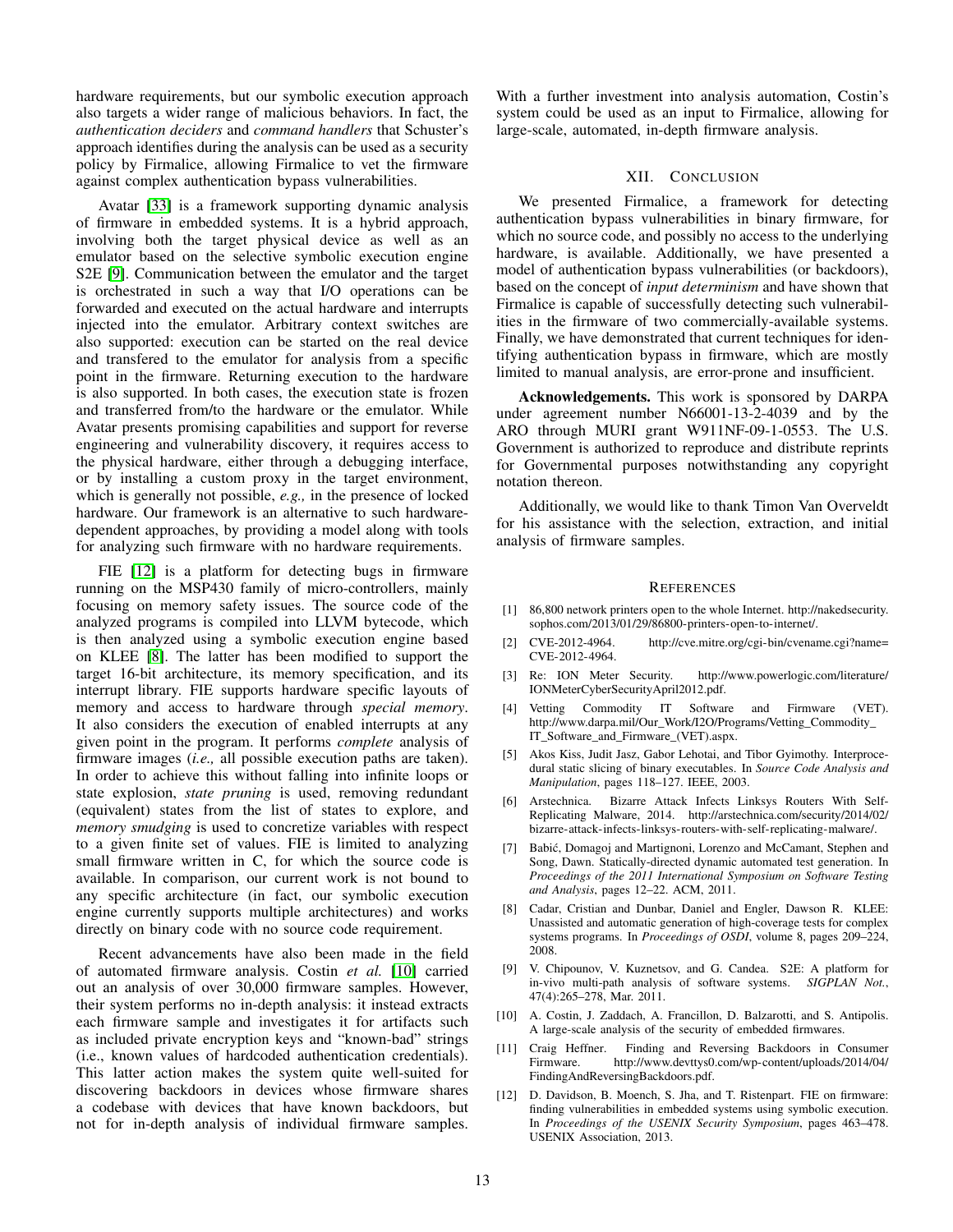- [13] L. De Moura and N. Bjørner. Z3: An efficient smt solver. In *Tools and Algorithms for the Construction and Analysis of Systems*, pages 337–340. Springer, 2008.
- [14] /dev/ttypS0. Finding and Reverse Engineering Backdoors in Consumer Firmware, 2014. http://www.devttys0.com/wp-content/uploads/2014/ 04/FindingAndReversingBackdoors.pdf.
- [15] /dev/ttyS0. From China, With Love, 2013. http://www.devttys0.com/ 2013/10/from-china-with-love/.
- [16] /dev/ttyS0. Reverse Engineering a D-Link Backdoor, 2013. http: //www.devttys0.com/2013/10/reverse-engineering-a-d-link-backdoor/.
- [17] T. Dullien and S. Porst. REIL: A platform-independent intermediate representation of disassembled code for static code analysis. *CanSecWest*, 2009.
- [18] Forbes. When "Smart Homes" Get Hacked: I Haunted A Complete Stranger's House Via The Internet, 2013. //www.forbes.com/sites/kashmirhill/2013/07/26/smart-homes-hack/.
- [19] C. Kruegel, W. K. Robertson, F. Valeur, and G. Vigna. Static disassembly of obfuscated binaries. In *Proceedings of the USENIX Security Symposium*, 2004.
- [20] C. Lattner and V. Adve. LLVM: A compilation framework for lifelong program analysis & transformation. In *Proceedings of the International Symposium on Code Generation and Optimization (CGO)*, pages 75–86. IEEE, 2004.
- [21] C.-K. Luk, R. Cohn, R. Muth, H. Patil, A. Klauser, G. Lowney, S. Wallace, V. J. Reddi, and K. Hazelwood. Pin: Building customized program analysis tools with dynamic instrumentation. In *Proceedings of the ACM SIGPLAN Conference on Programming Language Design and Implementation*, (PLDI), 2005.
- [22] P. Mag. U.S. Barely Cracks List of Countries With Top Wi-Fi Penetration, 2012. http://www.pcmag.com/article2/0,2817,2402672,00.asp.
- [23] N. Nethercote and J. Seward. Valgrind: a framework for heavyweight dynamic binary instrumentation. *ACM Sigplan Notices*, 42(6):89–100, 2007.
- [24] Sang Kil Cha, Thanassis Avgerinos, Alexandre Rebert, and David Brumley. Unleashing mayhem on binary code. In *Proceedings of the IEEE Symposium on Security and Privacy*, pages 380–394. IEEE, 2012.
- [25] R. Santamarta. Here be backdoors: A journey into the secrets of industrial firmware. In *BlackHat*, 2012.
- [26] F. Schuster and T. Holz. Towards reducing the attack surface of software backdoors. In *Proceedings of the ACM SIGSAC Conference on Computer & Communications Security*, (CCS), pages 851–862, New York, NY, USA, 2013. ACM.
- [27] Y. Shoshitaishvili. PyVEX Python bindings for VEX IR. http://github.com/zardus/pyvex.
- [28] D. Song, D. Brumley, H. Yin, J. Caballero, I. Jager, M. G. Kang, Z. Liang, J. Newsome, P. Poosankam, and P. Saxena. BitBlaze: A new approach to computer security via binary analysis. In *Proceedings of the International Conference on Information Systems Security*, ICISS, Berlin, Heidelberg, 2008. Springer-Verlag.
- [29] Thanassis Avgerinos, Sang Kil Cha, Brent Lim Tze Hao, and David Brumley. AEG: Automatic Exploit Generation. In *Proceedings of the network and Distributed System Security Symposium*, Feb. 2011.
- [30] Tok, Teck Bok and Guyer, Samuel Z and Lin, Calvin. Efficient flow-sensitive interprocedural data-flow analysis in the presence of pointers. In *Compiler Construction*, pages 17–31. Springer, 2006.
- [31] Tripwire. SOHO Wireless Router (In)security, 2014. http://www.tripwire.com/register/soho-wireless-router-insecurity/.
- [32] L. Xu, F. Sun, and Z. Su. Constructing precise control flow graphs from binaries, 2010.
- [33] Zaddach, Jonas and Bruno, Luca and Francillon, Aurelien and Balzarotti, Davide. AVATAR: A framework to support dynamic security analysis of embedded systems' firmwares. In *Proceedings of the Network and Distributed System Security Symposium*, 2014. http://www.eurecom.fr/publication/4158.
- [34] D. Y. Zhu, J. Jung, D. Song, T. Kohno, and D. Wetherall. TaintEraser: protecting sensitive data leaks using application-level taint tracking. *ACM SIGOPS Operating Systems Review*, 45(1):142–154, 2011.

#### APPENDIX A IR TRANSLATION

Because firmware is made for devices with widely diverse architectures, firmware analysis systems must be able to carry out their analysis in the context of many different hardware platforms. To address this challenge, Firmalice translates the machine code of different architectures into an intermediate representation, or *IR*. The IR must abstract away several architecture differences when dealing with different architectures:

- Register names. The quantity and names of registers differ between architectures, but modern CPU designs hold to a common theme: each CPU contains several general purpose registers, a register to hold the stack pointer, a set of registers to store condition flags, and so forth. The IR must provide a consistent, abstracted interface to registers on different platforms.
- Memory access. Different architectures access memory in different ways. For example, ARM can access memory in both little-endian and big-endian modes. The IR must be able to abstract away these differences.
- Memory segmentation. Some architectures, such as  $x86$ , which is beginning to be used in embedded applications, support memory segmentation through the use of special segment registers. The chosen IR needs to be able to model such memory access mechanisms.
- Instruction side-effects. Most instructions have side-effects. For example, most operations in Thumb mode on ARM update the condition flags, and stack push/pop instructions update the stack pointer. Tracking these side-effects in an *ad hoc* manner in the analysis would be error-prone, so the IR should make these effects explicit.

There are many existing intermediate representations available for use, including REIL [17], LLVM IR [20], and VEX, the IR of the Valgrind project [23]. We decided to utilize VEX due to its ability to address our IR requirements and an active and helpful developer community. However, our approach would work with any intermediate representation. To reason about VEX IR in Python, we implemented Python bindings for libVEX. We have open-sourced these bindings [27] in the hope that they will be useful for the community.

VEX is an architecture-agnostic representation of a number of target machine languages, of which the x86, AMD64, PPC, PPC64, MIPS, MIPS64, ARM (in both ARM and Thumb mode), ARM64, and S390X architectures are supported. VEX abstracts machine code into a representation designed to make program analysis easier by modeling instructions in a unified way, with explicit modeling of all instruction side-effects. This representation has four main classes of objects.

- Expressions. IR Expressions represent a calculated or constant value. This includes values of memory loads, register reads, and results of arithmetic operations.
- Operations. IR Operations describe a *modification* of IR Expressions. This includes integer arithmetic, floatingpoint arithmetic, bit operations, and so forth. An IR Operation applied to IR Expressions yields an IR Expression as a result.
- Temporary variables. VEX uses "temporary variables" as internal registers: IR Expressions are stored in temporary variables between use. The content of a temporary